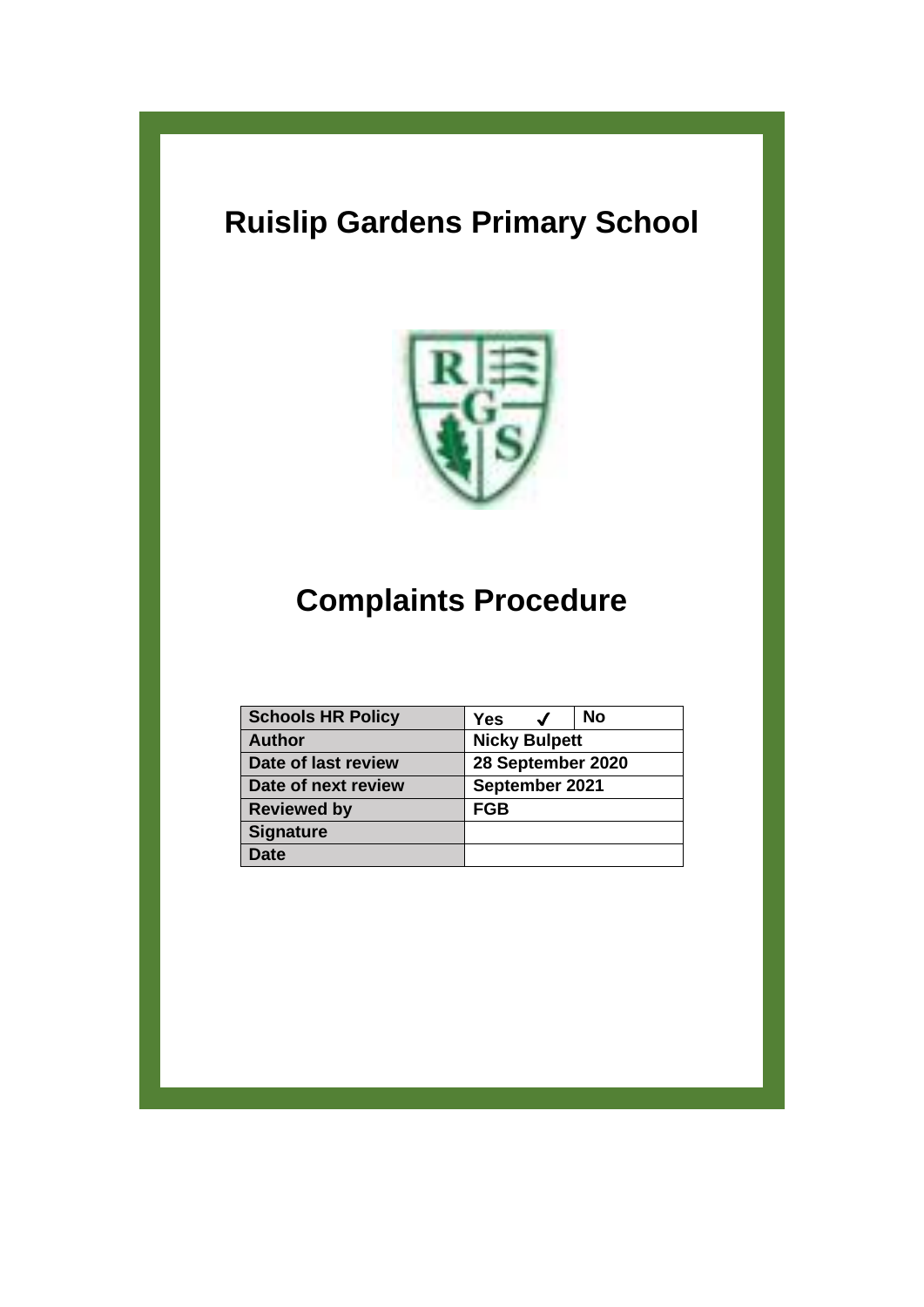| <b>Section</b>    | <b>Contents</b>                                                                                      |                                                                                                                                       | Page                    |
|-------------------|------------------------------------------------------------------------------------------------------|---------------------------------------------------------------------------------------------------------------------------------------|-------------------------|
| 1.                | <b>Introduction</b>                                                                                  |                                                                                                                                       | 4                       |
| 2.                | <b>Scope</b>                                                                                         |                                                                                                                                       | 4                       |
| 3.                |                                                                                                      | <b>General Principles</b>                                                                                                             | 5                       |
|                   | 3.1                                                                                                  | <b>Dealing with Complaints - Initial Concerns</b>                                                                                     | 5                       |
|                   | 3.2                                                                                                  | Dealing with Complaints - Formal Procedures                                                                                           | 5                       |
|                   | 3.3                                                                                                  | <b>Framework of Principles</b>                                                                                                        | 5                       |
|                   | 3.4                                                                                                  | <b>Investigating Complaints</b>                                                                                                       | 6                       |
|                   | 3.5                                                                                                  | <b>Resolving Complaints</b>                                                                                                           | 6                       |
|                   | 3.6                                                                                                  | <b>Withdrawal of Complaints</b>                                                                                                       | 7                       |
|                   | 3.7                                                                                                  | If Complainant remains Dissatisfied                                                                                                   | $\overline{\mathbf{z}}$ |
|                   | <b>Time Limits</b><br>3.8                                                                            |                                                                                                                                       | $\overline{\mathbf{z}}$ |
| 4.                |                                                                                                      | <b>Managing and Recording Complaints</b>                                                                                              | 8                       |
|                   | 4.1                                                                                                  | <b>Recording Complaints</b>                                                                                                           | 8                       |
|                   | 4.2                                                                                                  | <b>Governing Board Review</b>                                                                                                         | 8                       |
|                   | 4.3                                                                                                  | <b>Publicising the Complaints Procedure</b>                                                                                           | 8                       |
| 5.                |                                                                                                      | <b>Complaints Procedure</b>                                                                                                           | 9                       |
|                   | 5.1                                                                                                  | <b>Stage One: Complaint heard by Staff Member</b>                                                                                     | 9                       |
|                   | 5.2                                                                                                  | <b>Stage Two: Complaint heard by Headteacher</b>                                                                                      | 10                      |
|                   | 5.3                                                                                                  | <b>Stage Three: Complaint heard by Complaints Appeal Panel</b>                                                                        | 11                      |
|                   | 5.4                                                                                                  | The Remit of the Complaints Appeal Panel                                                                                              | 11                      |
|                   | 5.5                                                                                                  | <b>Roles and Responsibilities</b>                                                                                                     | 12                      |
|                   | 5.6                                                                                                  | Hearing the Complaint at the Complaints Appeal Panel<br><b>Hearing</b>                                                                | 13                      |
|                   | 5.7                                                                                                  | <b>Notification of the Complaints Appeal Panel's Decision</b>                                                                         | 14                      |
|                   | 5.8                                                                                                  | Complaints against the Headteacher/Chair or Vice Chair of<br><b>Governors/Member of the Governing Board/Governing</b><br><b>Board</b> | 15                      |
| 6.                |                                                                                                      | <b>Next Steps - Complaint to the Department for</b><br><b>Education/Education &amp; Skills Funding Agency</b>                         | 15                      |
| 7.                | Serial, Persistent, Unreasonable and Vexatious Complainants<br>16                                    |                                                                                                                                       |                         |
| <b>Appendix 1</b> | Guidance on dealing with Serial, Persistent, Unreasonable and<br>17<br><b>Vexatious Complainants</b> |                                                                                                                                       |                         |
| <b>Appendix 2</b> | <b>Alternative Complaints Procedures</b><br>19                                                       |                                                                                                                                       |                         |
| <b>Appendix 3</b> | Summary of Section 29 of the Education Act 2002<br>21                                                |                                                                                                                                       |                         |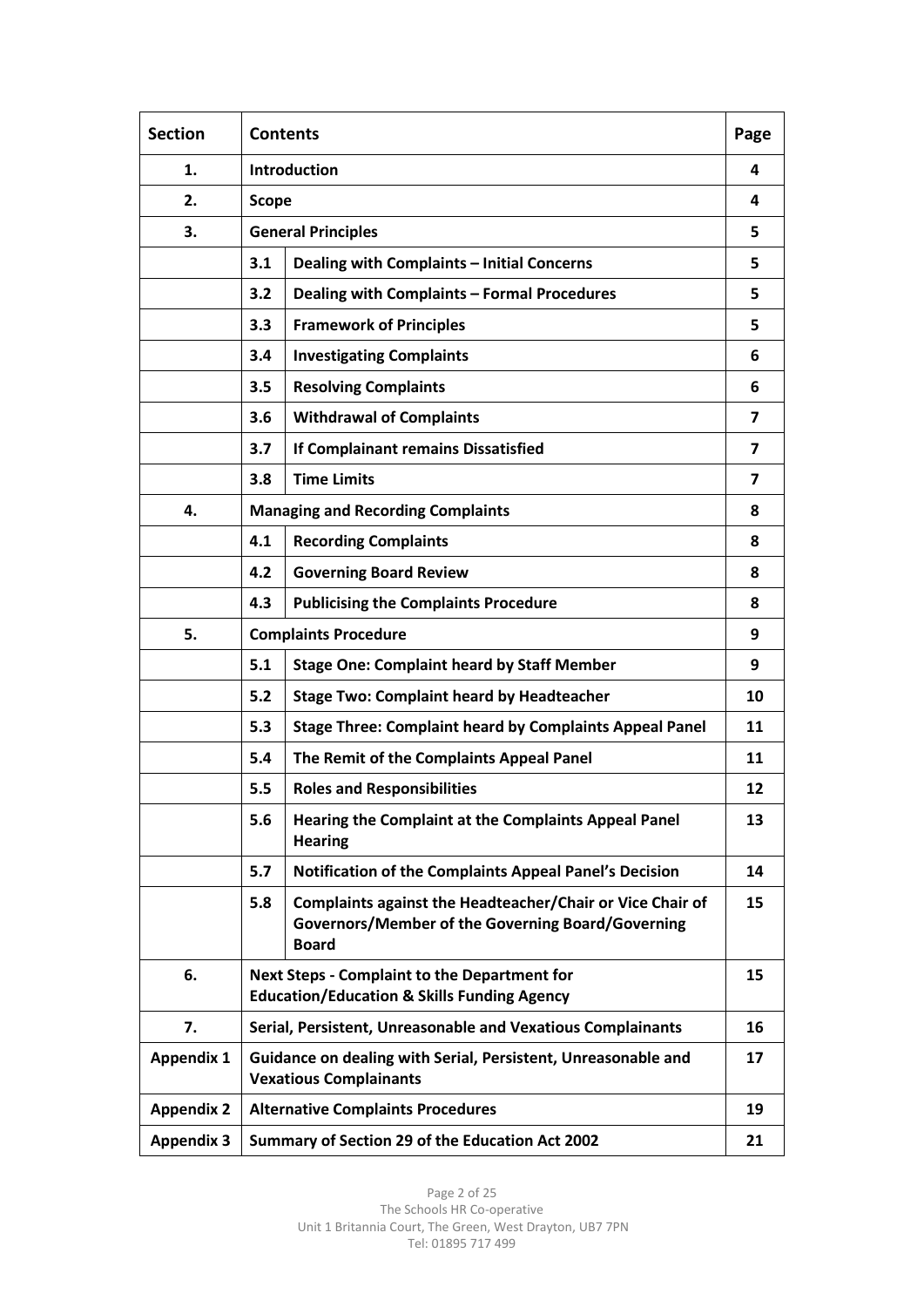| <b>Appendix 4</b> | <b>Summary of Part 7 of Education (Independent School Standards)</b><br><b>Regulations 2014</b> | 22 |
|-------------------|-------------------------------------------------------------------------------------------------|----|
|                   | Appendix 5   Complaint Form                                                                     | 23 |
|                   | Appendix 6   Flowchart – Summary of Dealing with Complaints                                     | 25 |

Page 3 of 25 The Schools HR Co-operative Unit 1 Britannia Court, The Green, West Drayton, UB7 7PN Tel: 01895 717 499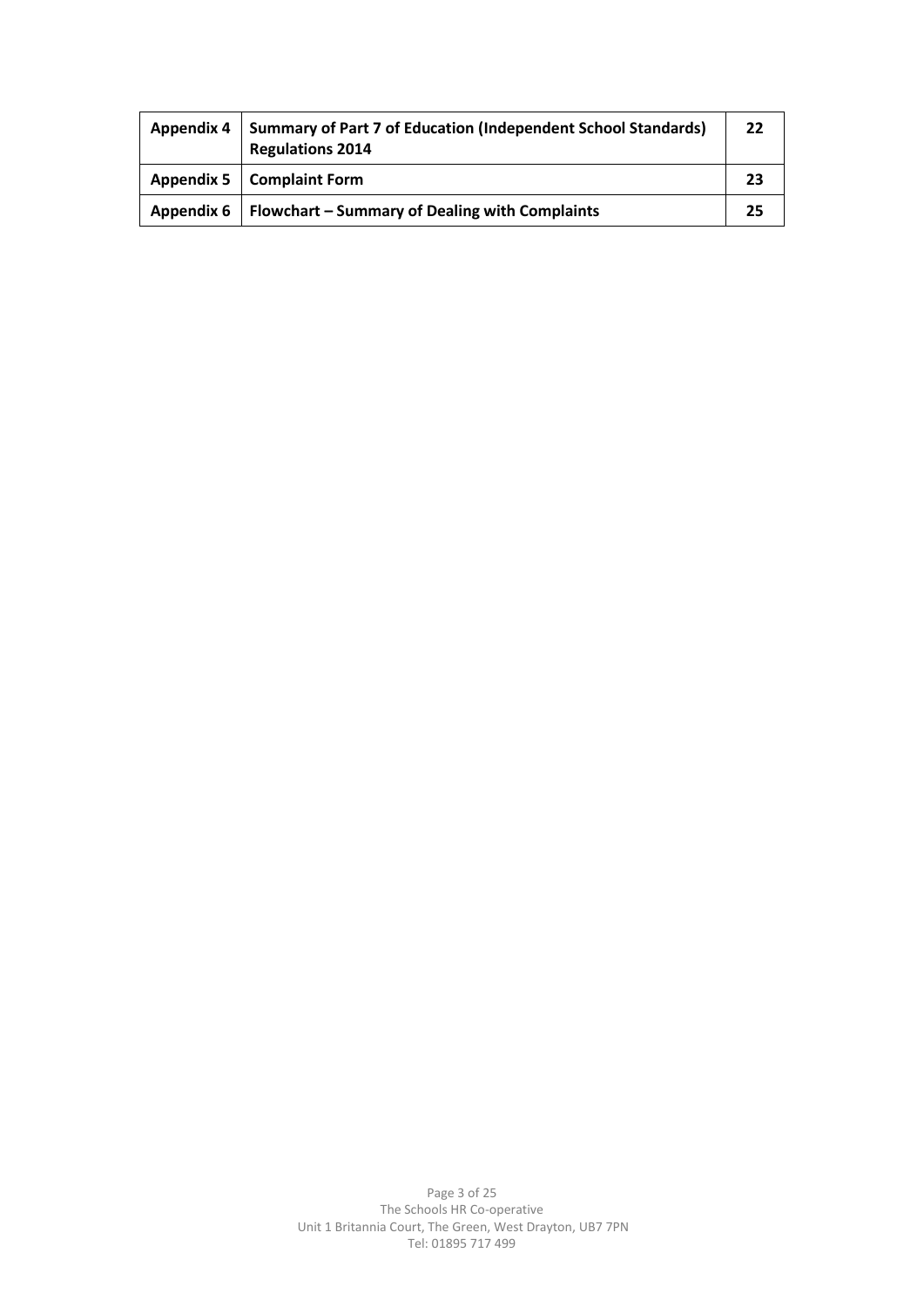#### **1. Introduction**

Under [Section 29 of the Education Act 2002](http://www.legislation.gov.uk/ukpga/2002/32/section/29) (see summary at **Appendix 3**) Governing Boards of all maintained schools and maintained nursery schools in England are required to have in place a procedure to deal with complaints relating to the school and to any community facilities or services that the school provides.

There is a requirement for this complaints procedure to be publicised and this must, in the first instance, be on the school's website (see section 4.3 of this Policy).

Schools may wish to nominate a member of staff to have responsibility for the operation and management of the school complaints procedure. They could be termed the school's "Complaints Co-ordinator". In smaller schools this will often be the Headteacher.

#### **2. Scope**

This procedure will be used to deal with any complaints relating to the school and to any community facilities or services that the school provides.

It is recommended that the Governing Board ensures that any third-party providers offering community facilities or services through the school premises or using school facilities have their own complaints procedure in place.

Complaints not within the scope of this procedure are outlined in **Appendix 2** together with references to the separate procedures which will apply to them.

This procedure will not apply to anonymous complaints unless the school determines that the complaint warrants an investigation.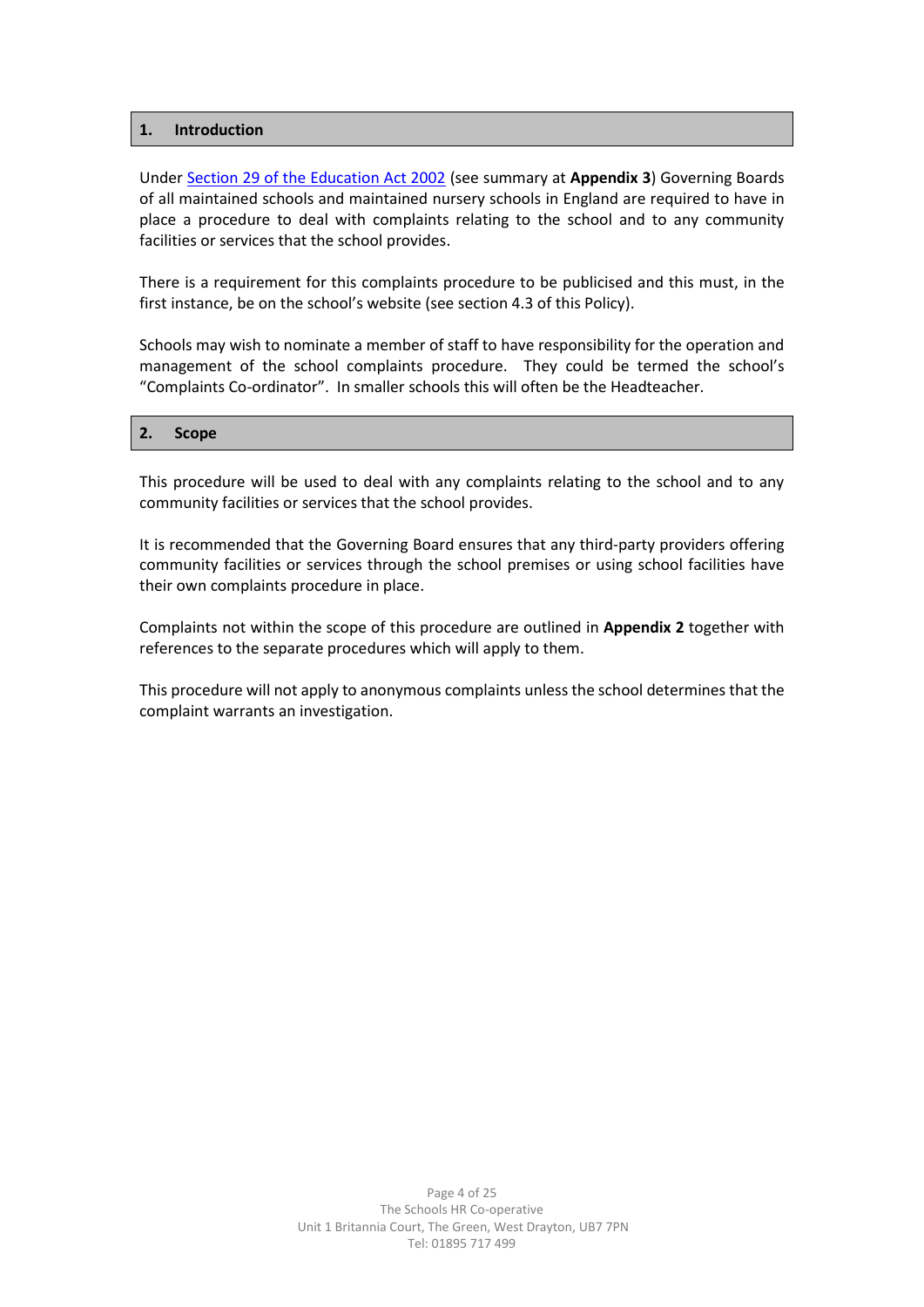## **3. General Principles**

## **3.1 Dealing with Complaints – Initial Concerns**

It is important to be clear about the difference between a **concern** and a **complaint**.

A concern may be defined as "an expression of worry or doubt over an issue considered to be important for which reassurances are sought".

A complaint may be defined as "an expression of dissatisfaction however made, about actions taken or a lack of action".

Taking informal concerns seriously at the earliest stage will reduce the numbers that develop into formal complaints.

This procedure deals with complaints but the underlying principle is that concerns ought to be handled, if at all possible, without the need for formal procedures. It would be helpful if staff were able to resolve issues on the spot, including apologising where necessary. The requirement to have a complaints procedure need not in any way undermine efforts to resolve the concern informally.

In most cases, the class teacher or the individual delivering the service in the case of extended school provision will be the first to be notified of the concern.

## **3.2 Dealing with Complaints – Formal Procedures**

The formal procedures will need to be invoked when initial attempts to resolve the concern prove unsuccessful and the person raising the concern remains dissatisfied and wishes to take the matter further. It is important to note however, that the informal process is not a compulsory step and there may be occasions when the complainant wishes to engage the formal process straightaway. Where this is the case, the school will attempt to resolve the complaint internally through the stages outlined within this procedure.

#### **3.3 Framework of Principles**

This complaints procedure:

- encourages resolution of problems by **informal** means wherever possible
- is easily **accessible** and **publicised**
- is **simple** to understand and use
- is **impartial**
- is **non-adversarial**
- allows **swift** handling with established **time-limits** for action and keeping people informed of progress
- ensures a **full and fair** investigation by an independent person where necessary
- respects people's desire for **confidentiality**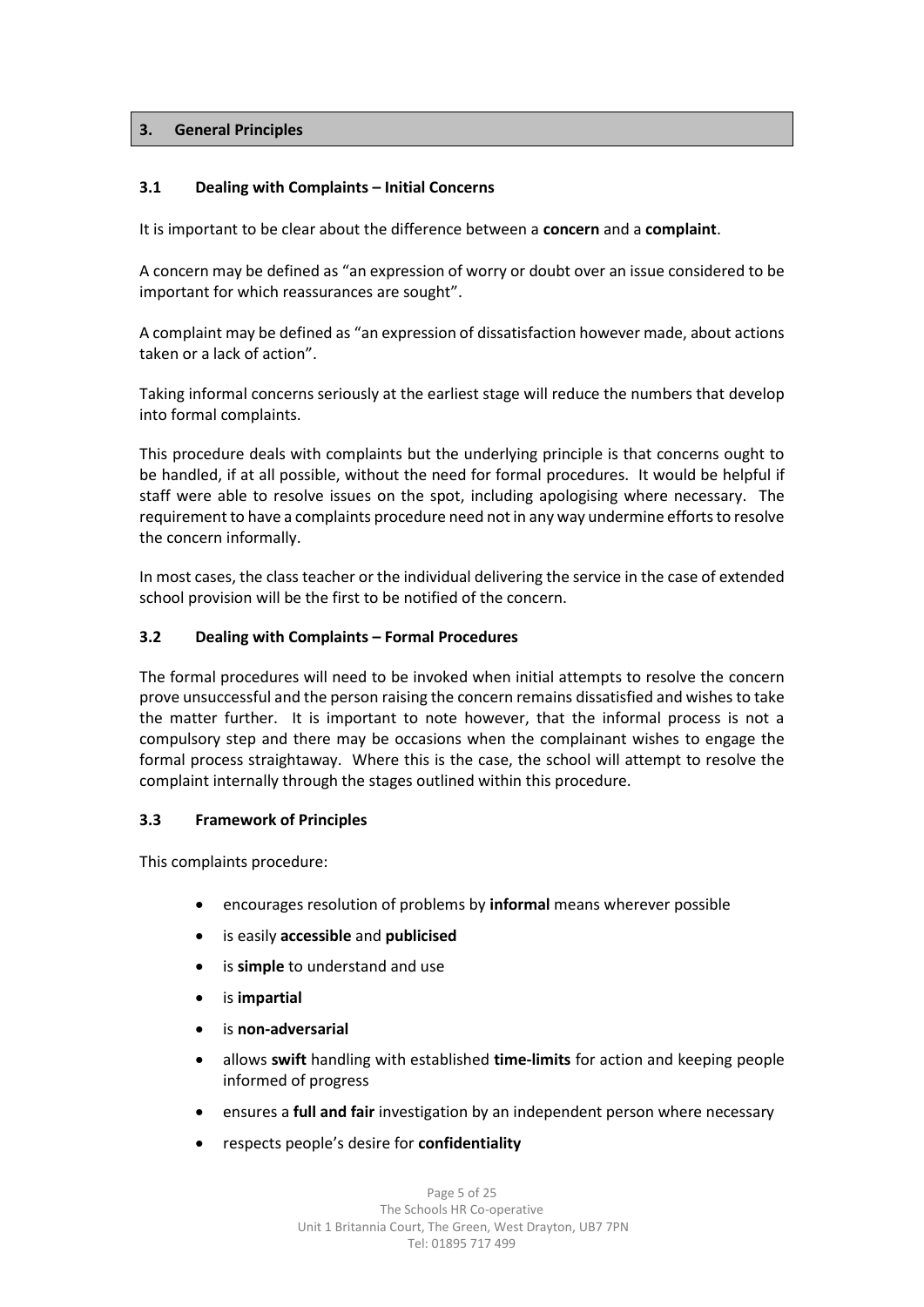- addresses all the points at issue and provides an **effective** response and **appropriate** redress, where necessary
- provides **information** to the school's senior management team so that services can be improved.

All decisions taken in response to complaints under this procedure must be:

- lawful
- rational
- reasonable
- fair, and
- proportionate.

#### **3.4 Investigating Complaints**

The person investigating the complaint will ensure that they:

- clarify the nature of the complaint and what remains unresolved
- establish **what** has happened so far, and **who** has been involved
- meet with the complainant or contact them (if unsure or further information is necessary)
- clarify what the complainant feels would put things right
- interview those involved in the matter and/or those complained of, allowing them to be accompanied if they so wish
- conduct the interview with an open mind and be prepared to persist in the questioning
- keep notes of the interview.

#### **3.5 Resolving Complaints**

At each stage in the procedure, schools will keep in mind ways in which a complaint can be resolved. It may suffice to acknowledge that the complaint is valid in whole or in part. In addition, it may be appropriate to offer one or more of the following:

- an apology
- an explanation
- an admission that the situation could have been handled differently or better
- an assurance that the event complained of will not reoccur
- an explanation of the steps that have been taken to ensure that it will not happen again
- an undertaking to review school policies in light of the complaint.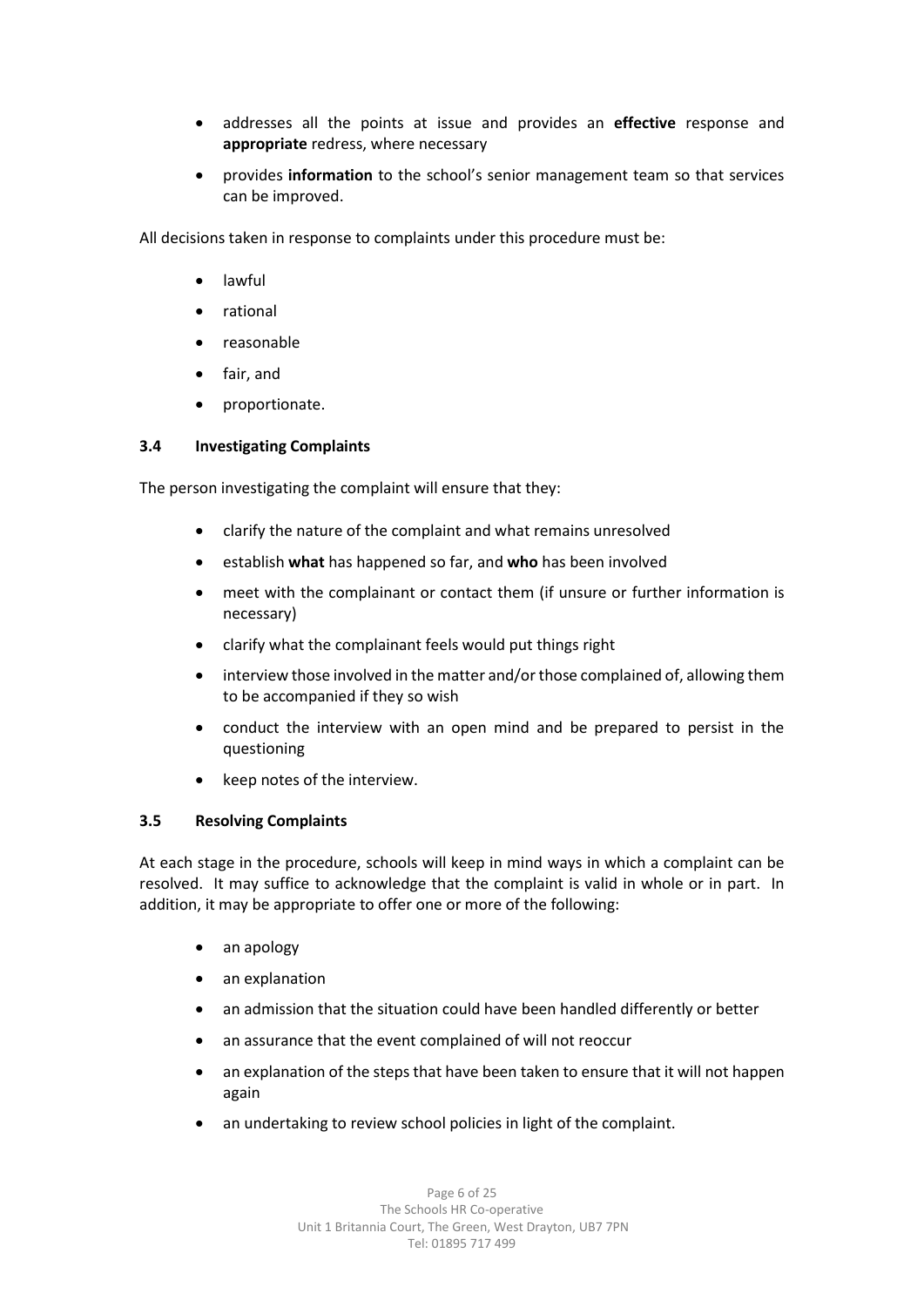It would be useful if complainants were encouraged to state what actions they feel might resolve the issue(s) at any stage.

It is useful to identify areas of agreement between the parties. It is also of equal importance to clarify any misunderstandings that might have occurred as this can create a positive atmosphere in which to discuss any outstanding issues.

## **3.6 Withdrawal of a Complaint**

If a complainant wishes to withdraw their complaint, they will be asked to confirm this is writing and the withdrawal will be acknowledged by the school.

## **3.7 If Complainant remains Dissatisfied**

This procedure should limit the number of complaints that become protracted. However, there will be occasions when, despite all stages of the procedure having been followed, the complainant remains dissatisfied. If the complainant tries to reopen the same issue, the Chair of the Governing Board should inform them in writing that the procedure has been exhausted and that the matter is now closed, and provide them with contact details for the Department for Education (for schools)/Education & Skills Funding Agency (for academies) if they wish to pursue the matter further (see section 6 of this Policy).

## **3.8 Time Limits**

The complainant must raise the complaint within three months of the incident or, where a series of associated incidents have occurred, within three months of the last of these incidents. Complaints made outside of this timeframe will only be considered if exceptional circumstances apply.

Complaints which are received outside of term time will be considered to have been received on the first school day after the holiday period.

Complaints need to be considered and resolved as quickly and efficiently as possible using time limits given in this procedure. However, where further investigations are necessary, new time limits can be set.

If other bodies are investigating aspects of the complaint, for example the police, local authority, safeguarding teams or tribunals, this may impact on the school's ability to adhere to the timescales within this procedure or may result in the procedure being suspended until those public bodies have completed their investigations.

In both these instances, the complainant will be notified and provided with an explanation for the delay.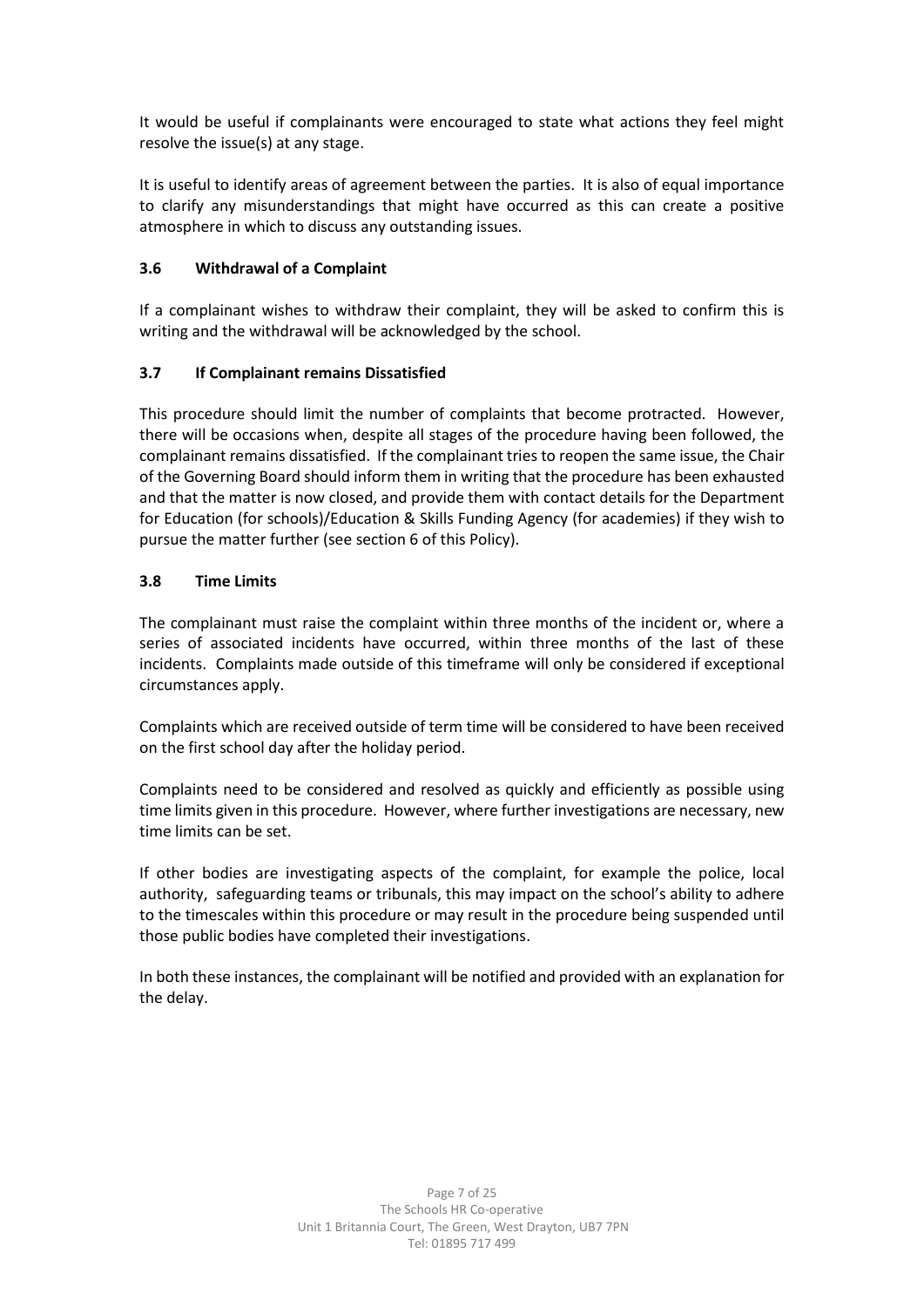## **4. Managing and Recording Complaints**

#### **4.1 Recording Complaints**

An example of a complaint form can be found in **Appendix 5**.

A complaint may be made in person, by telephone, or in writing. Where it is in person (meeting) or by a telephone call, at the end of the meeting/telephone call, it would be helpful if the member of staff ensured that the complainant and the school have the same understanding of what was discussed and agreed. To achieve this, a brief note of the meeting and telephone call must be kept together with a completed copy of the complaint form and a copy of any written response added to the record.

The progress of a complaint made under this procedure and the final outcome must be recorded including details of whether the complaint was resolved and how it was resolved i.e. whether it went to an Appeal Panel. Action taken as a result of the complaint must also be recorded.

All data pertaining to a complaint made under this procedure must be kept confidential and regard must be had to the [General Data Protection Regulation](https://eur-lex.europa.eu/legal-content/EN/TXT/?uri=uriserv:OJ.L_.2016.119.01.0001.01.ENG) and the [Data Protection Act](http://www.legislation.gov.uk/ukpga/2018/12/contents/enacted)  [2018.](http://www.legislation.gov.uk/ukpga/2018/12/contents/enacted) Disclosure of the complaint may be permitted in some circumstances to comply with statutory or contractual obligations.

#### **4.2 Governing Board Review**

The Governing Board will monitor the level and nature of complaints and review the outcomes on a regular basis to ensure the effectiveness of the procedure and make changes where necessary.

Complaints information shared with the whole Governing Board should **not** name individuals.

As well as addressing an individual's complaint, the process of listening to and resolving complaints will contribute to school improvement. When individual complaints are heard, schools may identify underlying issues that need to be addressed.

The monitoring and review of complaints by the school and the Governing Board can be a useful tool in evaluating a school's performance.

#### **4.3 Publicising the Complaints Procedure**

There is a legal requirement for Complaints Procedures to be publicised. It is up to the Governing Board to decide how to fulfil this requirement, but details of the procedures must be included on the school's website. They can also be included in:

- the school prospectus
- the Governors' report to parents
- the information given to new parents when their children join the school
- the information given to children themselves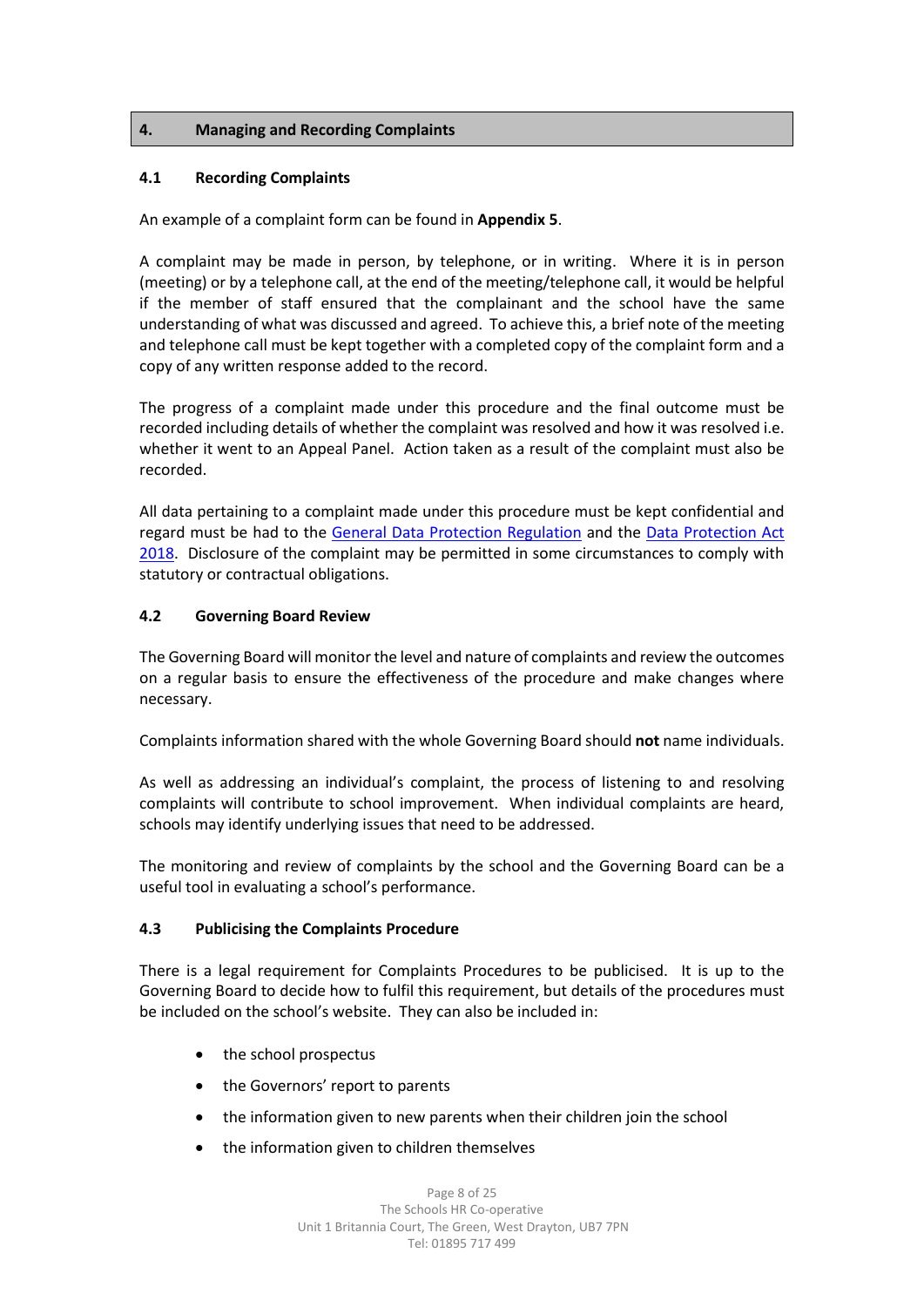- the home-school agreement
- home-school bulletins or newsletters
- documents supplied to community users including course information or letting agreements
- a specific complaints leaflet which includes a form on which a complaint can be made
- posters displayed in areas of the school that will be used by the public, such as reception or the main entrance.

#### **5. Complaints Procedure**

#### **5.1 Stage One: Complaint heard by Staff Member**

It is in everyone's interest that complaints are resolved at the earliest possible stage.

The experience of the first contact between the complainant and the school can be crucial in determining whether the complaint will escalate. To that end, staff should periodically be made aware of the procedures so that they know what to do when they receive a complaint.

Complainants should never feel or be made to feel that a complaint made in a reasonable and appropriate manner will not be taken seriously or that it will reflect adversely on their child and their child's opportunities at the school.

The school should try to investigate and try to resolve every complaint in a positive manner and will treat every complaint as an opportunity to improve service.

The school should try to respect the views of a complainant who indicates that they would have difficulty discussing a complaint with a particular member of staff. In these cases, the matter can be referred to the Headteacher who may, if they feel it appropriate, refer the complainant to another member of staff. Alternatively, they may not feel this is necessary. Where the complaint concerns the Headteacher, the complainant must be referred to the Chair of Governors.

Where the first approach is made to a Governor, the next step would be to refer the complainant to the appropriate person and advise them about the correct procedure. Here, the Governor must not act unilaterally on an individual complaint outside the formal procedure or be involved at the early stages in case they are needed to sit on a panel at a later stage of the procedure.

Similarly, if the member of staff directly involved feels too compromised to deal with a complaint, they may consider referring the complainant to the Headteacher. The member of staff may be more senior but does not have to be. The ability to consider the complaint objectively and impartially is crucial and the key factor.

The person dealing with the complaint should provide a written acknowledgement to the complainant within **5 working days** of receiving the complaint. A copy of this complaints procedure should be provided at the same time.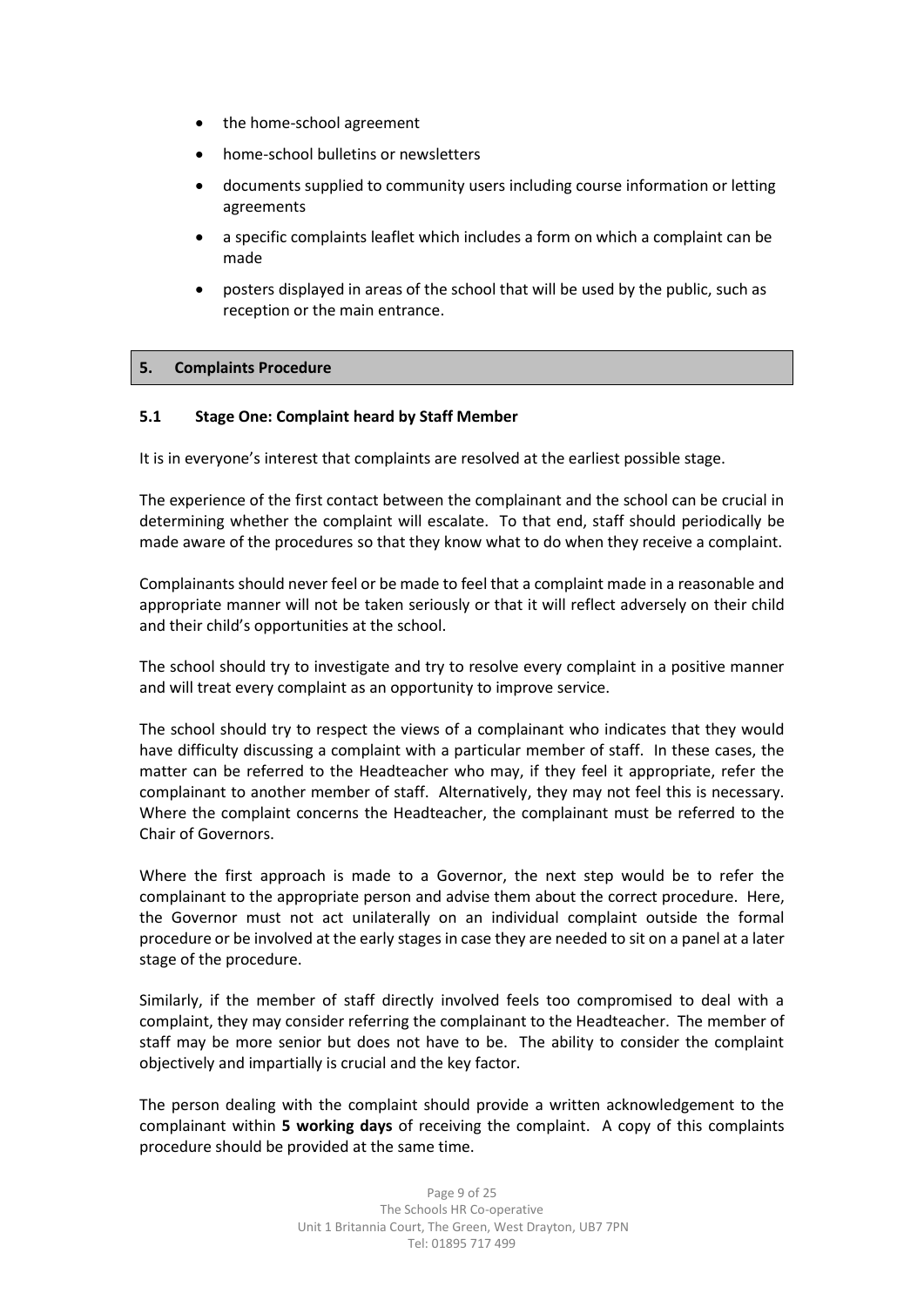The person dealing with the complaint will carry out the necessary investigation to establish the facts. This may include meeting with the complainant and interviewing relevant witnesses.

On completion of the investigation, a written response to the complaint should be provided to the complainant within **10 working days** of the school's written acknowledgement of the complaint.

The written response should contain an outline of the complaint, the response to the complaint, the decisions reached and the reasons for those decisions. This can include:

- There is insufficient evidence to reach a conclusion, so the complaint cannot be upheld
- The concern was not substantiated by the evidence
- The concern was substantiated in part or in full. Some details may then be given of the action that the school may be taking to review procedures etc. but details of the investigation or of any disciplinary procedures should not be released
- The matter has been fully investigated and that appropriate procedures are being followed which may be strictly confidential (e.g. where staff disciplinary procedures are being followed).

The written response must be endorsed by the Headteacher. It should also inform the complainant that if they remain dissatisfied with the outcome to their complaint, they can progress it to the second stage of this procedure.

If no further communication is received from the complainant within the specified period, it is deemed that the complaint has been resolved and the matter is closed.

#### **5.2 Stage Two: Complaint heard by Headteacher**

If the complainant is dissatisfied with the outcome at Stage One and wishes to take the matter further, they can escalate the complaint to Stage Two and have the matter considered by the Headteacher. The complainant must send a written request within **10 working days** of receiving the Stage One written response stating their reasons for progressing to stage two.

The Headteacher may delegate the task of collating any additional information required (to what has already been done at Stage One) to another staff member but not the decision on the action to be taken.

The same process and timings apply as in Stage One.

The written response to the complainant should inform them that if they remain dissatisfied with the outcome, they can request for the matter to be considered by a Governing Board Complaints Appeal Panel. This request must be made in writing to the Chair of the Governing Board within **10 working days** of receiving the outcome of Stage Two stating their reasons why they remain dissatisfied.

If no further communication is received from the complainant within the specified period, it is deemed that the complaint has been resolved and the matter is closed.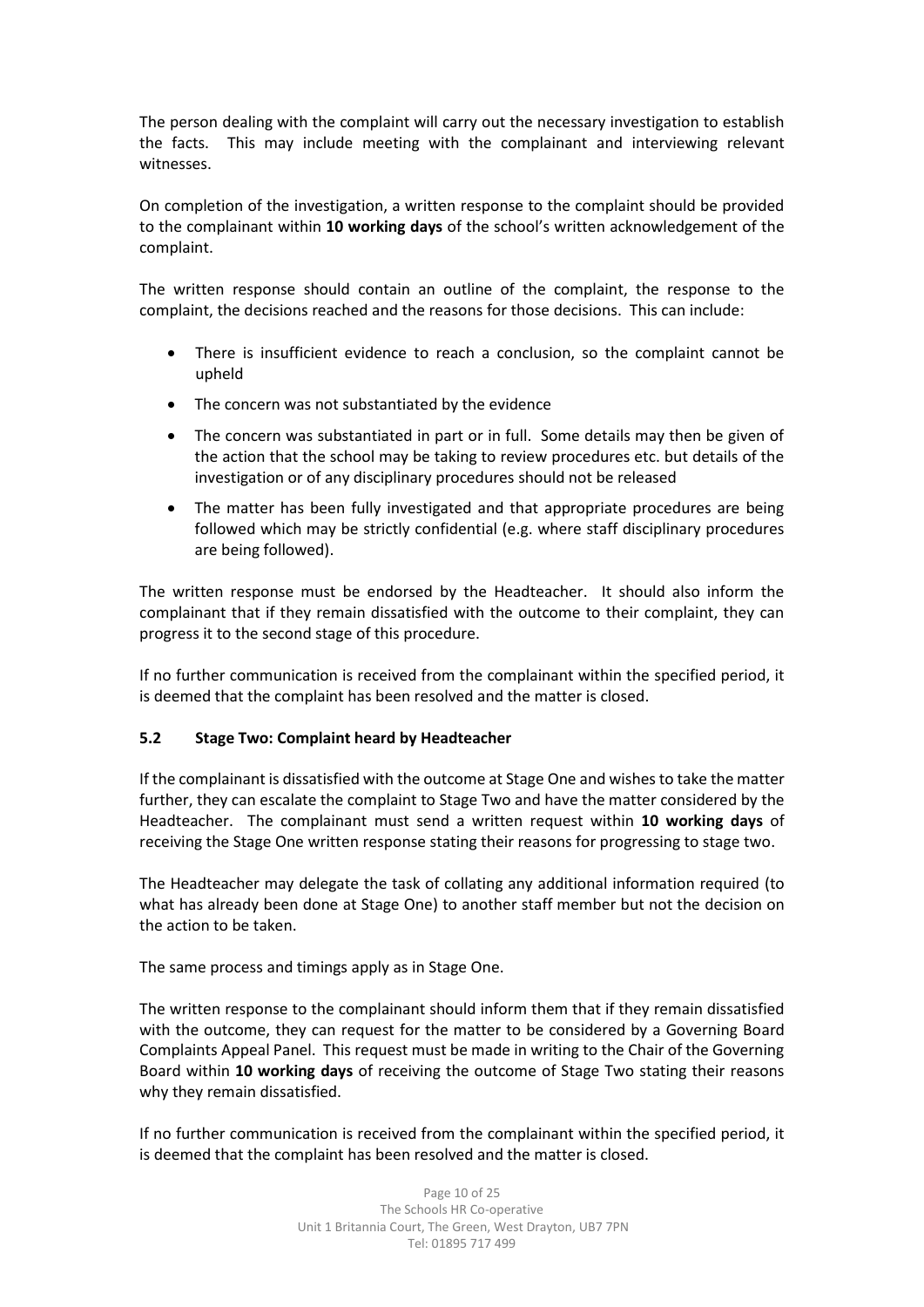# **5.3 Stage Three: Complaint heard by Complaints Appeal Panel**

Following a request being received from the complainant for their complaint to be considered at Stage Three, the Clerk to the Governing Board will record the date the complaint is received and acknowledge receipt in writing within **5 working days.**

The Chair of the Governing Board, or a nominated Governor, will convene a Complaints Appeal Panel within **4 working weeks** of receiving the request. Where this is not possible, the clerk will keep the complainant informed. For Academies, the Complaints Appeal Panel will be appointed by or on behalf of the proprietor.

The panel will consist of the first three Governors available and most suited in terms of training and experience to hear the complaint. They should have no prior involvement in the complaint and make a declaration to this effect. For Academies, at least one panel member must be independent of the management and running of the school.

Prior to the hearing, the panel will agree on who will act as Chair of the Panel.

The complainant should be given **10 working days'** notice of the hearing.

The clerk will write to and inform the panel, complainant and any witnesses of the date and location of the hearing. The notification should inform the complainant that they can bring a friend/relative to accompany them to the hearing, and that they, if they wish to, can submit further written evidence relevant to the complaint for consideration by the panel. This further written evidence must be received no later than **3 working days** before the hearing. The panel will not accept new complaints at this stage or evidence unrelated to the complaint being reviewed.

Where the date offered by the clerk is rejected by the complainant, the clerk can offer two additional dates. If these are also rejected without good reason, the clerk will decide when to hold the hearing which will then proceed in the complainant's absence and based on any written submissions and evidence from both parties.

## **5.4 The Remit of the Complaints Appeal Panel**

The panel can:

- dismiss the complaint in whole or in part
- uphold the complaint in whole or in part
- (if the complaint is upheld in whole or in part) decide on the appropriate action to be taken to resolve the complaint
- recommend changes to the school's systems or procedures to ensure that problems of a similar nature do not reoccur.

There are several points which any Governor sitting on an appeal panel needs to remember:

• It is important that the appeal hearing is independent and impartial and that it is seen to be so. No Governor may sit on the panel if they have had a prior involvement in the complaint or in the circumstances surrounding it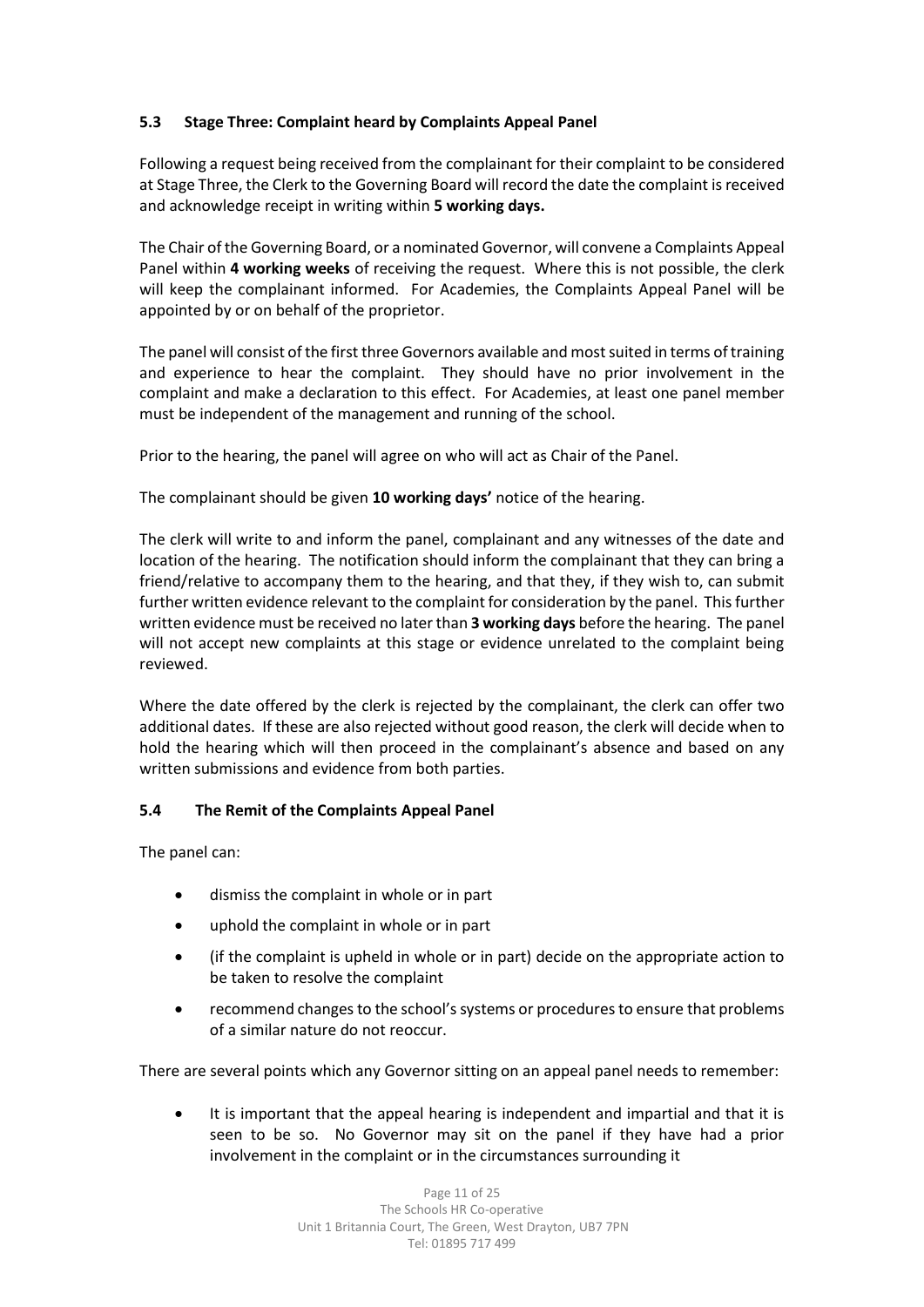- For schools with smaller Governing Boards who may not have sufficient numbers of Governors to sit on the panel, they can approach the clerk to the Governing Board or th[e Governor Support Service](https://www.governor.support/) (where this service is purchased) to source suitable Governors or alternatively, approach another local Governing Board
- In deciding the make-up of the panel, Governors need to try and ensure that it is a cross-section of the categories of Governor and sensitive to the issues of gender, race, disability, age and religious affiliation
- The aim of the hearing, which needs to be held in private, will always be to resolve the complaint and achieve reconciliation between the school and the complainant. However, it has to be recognised that the complainant might not be satisfied with the outcome if the hearing does not find in their favour. It may only be possible to establish the facts and make recommendations which will satisfy the complainant that his or her complaint has been taken seriously
- An effective panel will acknowledge that many complainants feel nervous and inhibited in a formal setting. Parents often feel emotional when discussing an issue that affects their child. The panel chair will ensure that the proceedings are as welcoming as possible. The layout of the room will set the tone and care is needed to ensure the setting is informal and not adversarial
- Extra care needs to be taken when the complainant is a child. Careful consideration of the atmosphere and proceedings will ensure that the child does not feel intimidated. The panel needs to be aware of the views of the child and give them equal consideration to those of adults. Where the child's parent is the complainant, it would be helpful to give the parent the opportunity to say which parts of the hearing, if any, the child needs to attend
- The Governors sitting on the panel need to be aware of this complaints procedure and adequately trained and supported to hear and determine complaints. This training and support can be provided by the [Governor Support Service](https://www.governor.support/) or for Faith schools by the Diocese. It is recommended that the clerk keeps a record of the training attended by Governors.

#### **5.5 Roles and Responsibilities**

#### **5.5.1 The Role of the Clerk to the Governing Board**

It is essential that any panel or group of Governors considering complaints be clerked. The clerk would be the contact point for the complainant and be required to:

- ensure that all persons involved in the complaint procedure are aware of their legal rights and duties, including any under legislation relating to school complaints, education law, th[e Equality Act 2010,](http://www.legislation.gov.uk/ukpga/2010/15/contents) th[e Freedom of Information Act](http://www.legislation.gov.uk/ukpga/2000/36/contents)  [2000,](http://www.legislation.gov.uk/ukpga/2000/36/contents) the [Data Protection Act 2018,](http://www.legislation.gov.uk/ukpga/2018/12/contents/enacted) and the [General Data Protection Regulation](https://eur-lex.europa.eu/legal-content/EN/TXT/?uri=uriserv:OJ.L_.2016.119.01.0001.01.ENG)
- set the date, time and venue of the hearing, ensuring that the dates are convenient to all parties and that the venue and proceedings are accessible
- collate any written material and send it to the parties in advance of the hearing
- meet and welcome the parties as they arrive at the hearing
- take a record of the proceedings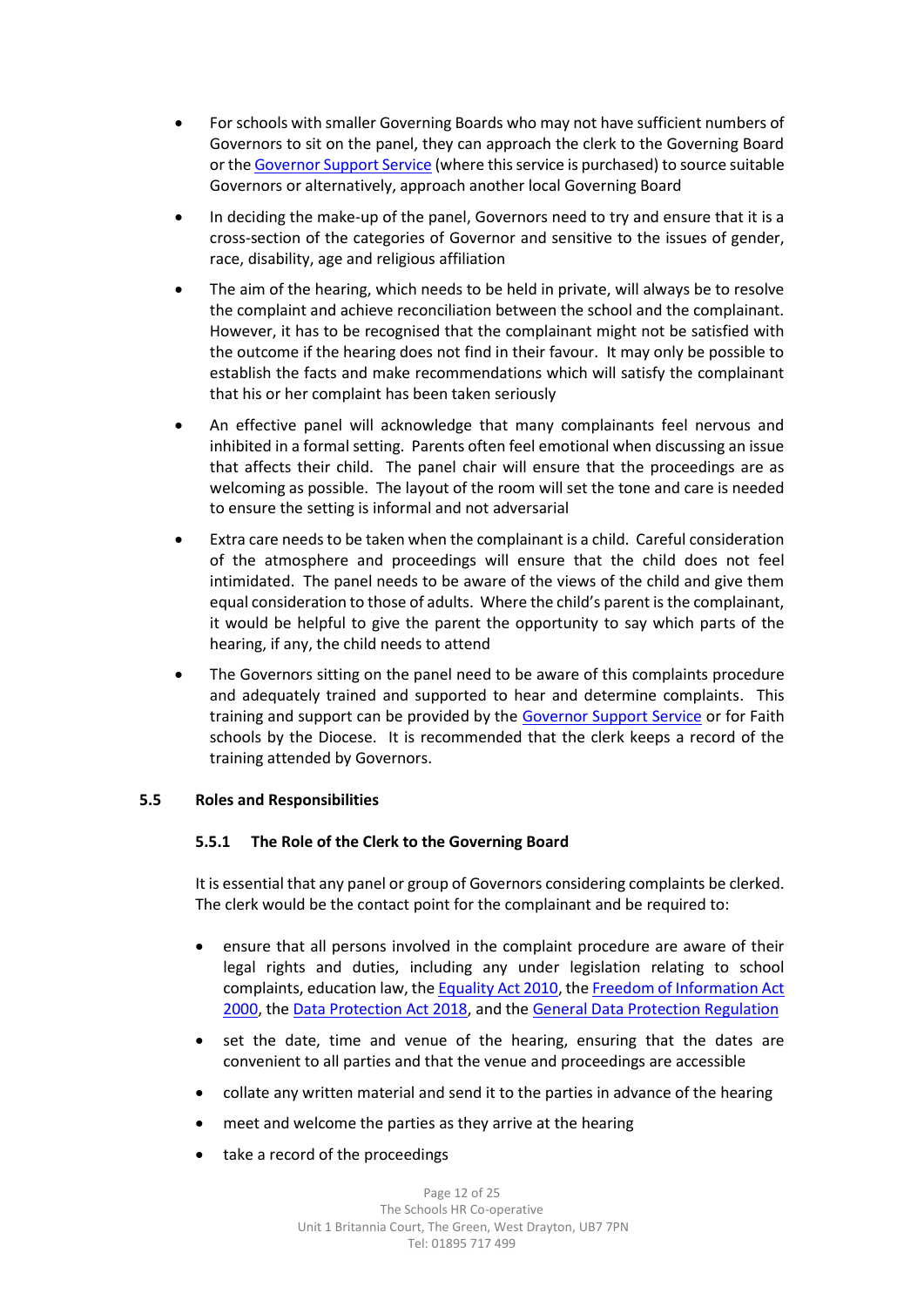• notify all parties of the panel's decision.

## **5.5.2 The Role of the Chair of the Governing Board or the Nominated Governor**

The Chair of the Governing Board/Nominated Governor role is to:

- check that the correct procedure has been followed
- if a hearing is appropriate, notify the clerk to arrange the panel.

#### **5.5.3 The Role of the Chair of the Panel**

The Chair of the Panel has a key role, ensuring that:

- the remit of the panel is explained to the parties and each party has the opportunity of presenting their case without undue interruption
- the issues are addressed
- key findings of fact are made
- parents and others who may not be used to speaking at such a hearing are put at ease
- the hearing is conducted in an informal manner with each party treating the other with respect and courtesy
- the panel is open minded and acting independently
- no member of the panel has a vested interest in the outcome of the proceedings or any involvement in an earlier stage of the procedure
- each side is given the opportunity to state their case and ask questions
- written material is seen by all parties. If a new issue arises it would be useful to give all parties the opportunity to consider and comment on it.

#### **5.6 Hearing the Complaint at the Complaints Appeal Panel Hearing**

The aim of the hearing will be to resolve the complaint and achieve reconciliation between the school and the complainant. The hearing should be kept as informal as possible and heard in private.

In the interest of natural justice, the introduction of previously undisclosed evidence or witnesses would be a reason to adjourn the hearing so that both sides have time to consider and respond to the new evidence.

The recommended conduct of the hearing is as follows:

- The Chair of the Panel ("Chair") will welcome the complainant, introduce the panel members and explain the procedure
- The Chair will invite the complainant to explain the complaint
- The panel members may question the complainant about the complaint and the reasons why it has been made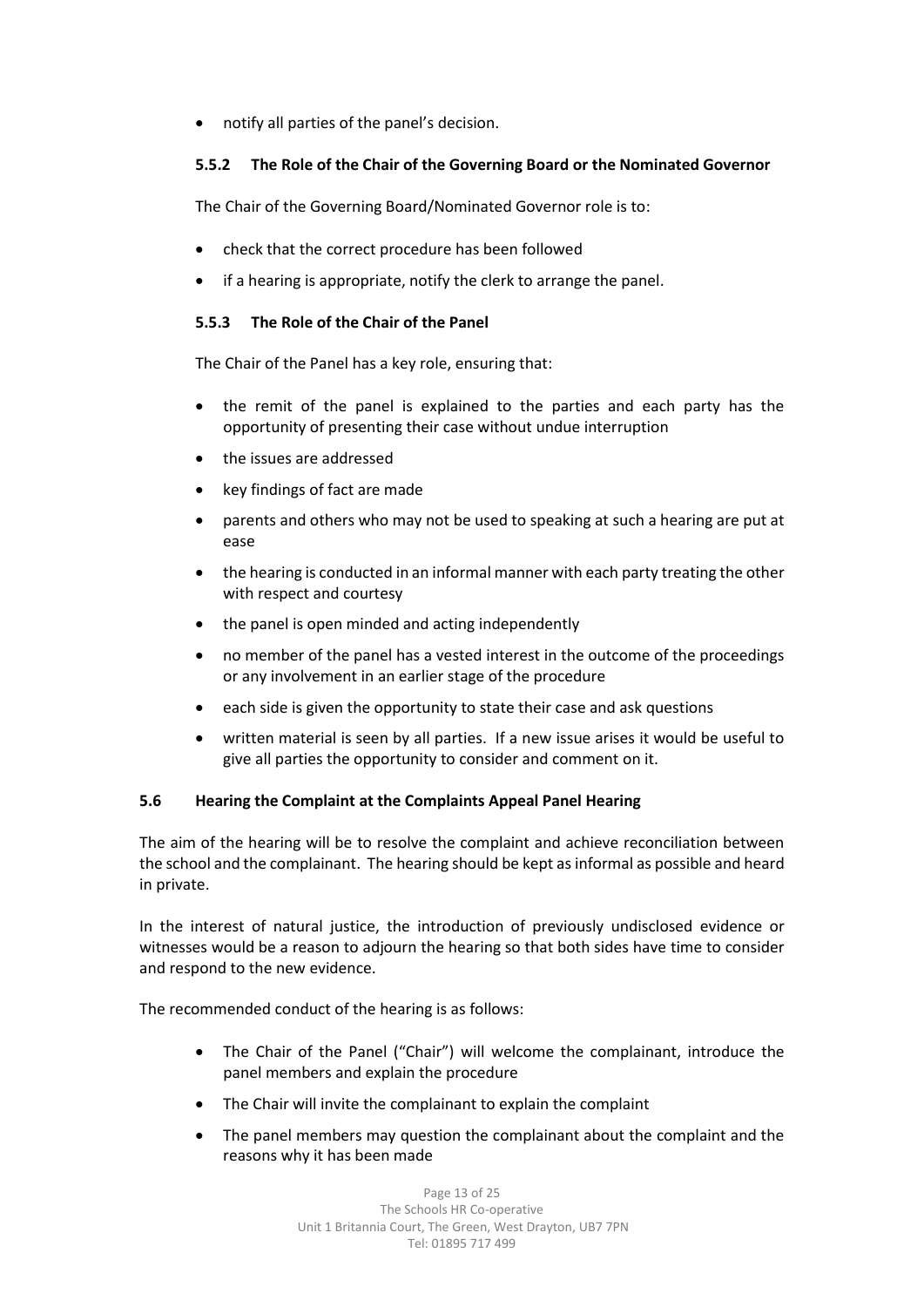- The Chair will invite the Headteacher to ask any questions of the complainant relevant to the complaint
- The Chair will invite the Headteacher to make a statement in response to the complaint. At the discretion of the Chair, the Headteacher may invite members of staff directly involved in the complaint to supplement the Headteacher's response; the Headteacher may ask them questions
- The panel may ask questions of the Headteacher and the members of staff called about the response to the complaint
- The Chair will allow the complainant to ask questions of the Headteacher and members of staff about the response to the complaint
- Either party has the right to call witnesses, subject to the approval of the Chair. Witnesses are only required to attend for the part of the hearing in which they give their evidence
- The panel, the Headteacher and the complainant may question any such witnesses
- The Chair will invite the Headteacher to make a final statement to sum up their case
- The Chair will invite the complainant to make a final statement to sum up their case
- The Chair will explain to the complainant and the Headteacher that the panel will now consider all the information available to them and reach a decision
- The Chair will then ask all parties to leave except the members of the panel
- The panel will then consider the complaint and all the evidence presented and reach a decision on the complaint and the reasons for it; and decide upon the appropriate action to be taken to resolve the complaint.

A written decision will be sent to both parties (and where appropriate, to the specific individual against whom the complaint was made). This should include notification of any recommendations made.

#### **5.7 Notification of the Complaints Appeal Panel's Decision**

The chair of the panel needs to ensure that the complainant is notified of the panel's decision, in writing, with the panel's response within **10 working days** of the date of the hearing. The letter should inform the complainant that this was the last stage of the Complaints Procedure and that the Complaints Appeal Panel's decision is final. They should be informed of what they need to do if they wish to pursue the matter further externally (see section 6 of this Policy).

The findings and recommendations of the panel must be available for inspection on the school premises by the Proprietor and the Headteacher.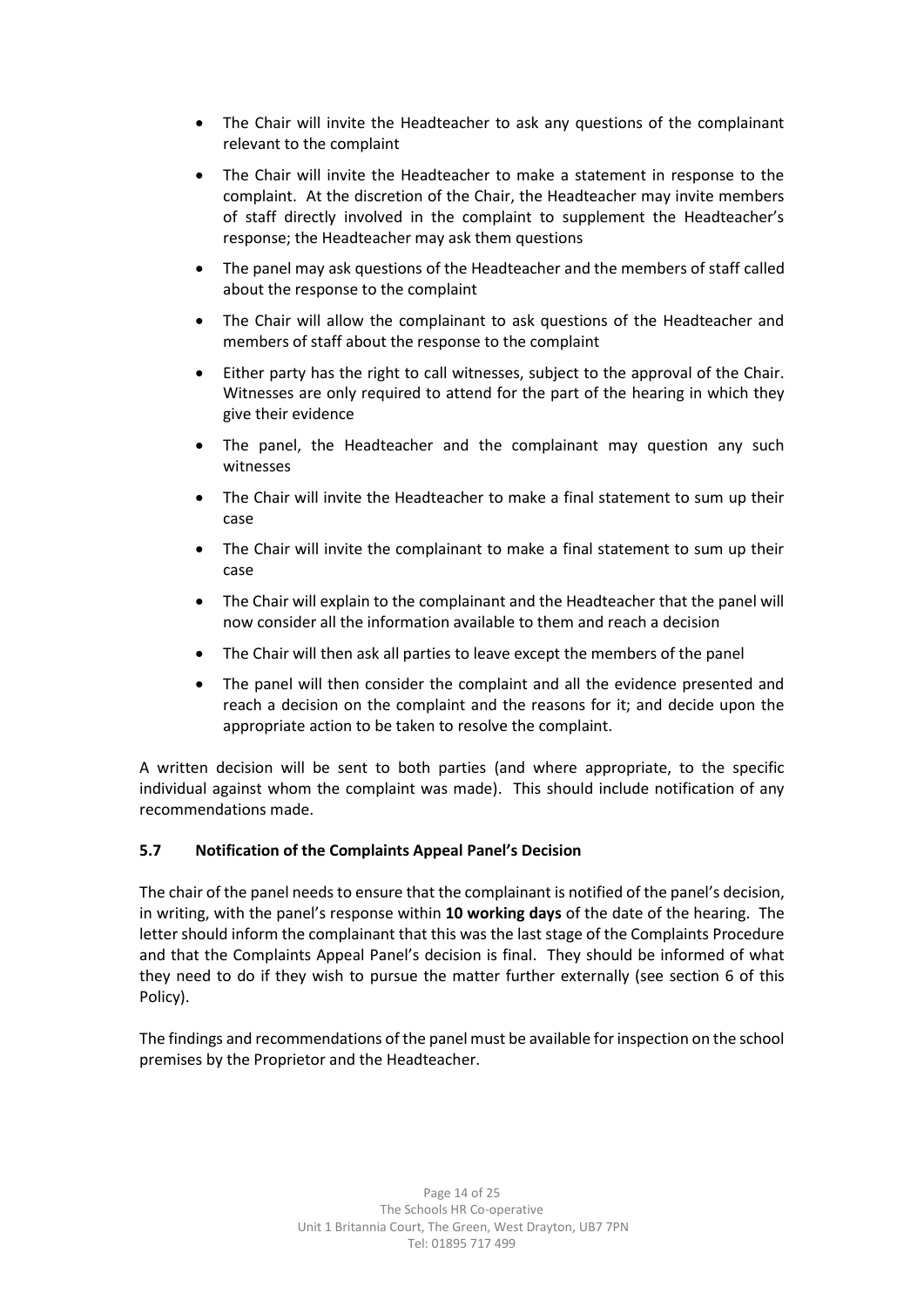## **5.8 Complaints against the Headteacher/Chair or Vice Chair of the Governing Board/Member of the Governing Board/Governing Board**

Where the complaint is:

- (i) against the Headteacher, it should be notified to the Chair of the Governing Board in the first instance and then to a Panel made up of impartial members of the Governing Board
- (ii) against the Chair or Vice Chair of the Governing Board, it should be notified to the clerk to the Governing Board, who must seek appropriate guidance from, for example, the Local Authority, the Governor Support Service, Diocese (for a Faith school), Regional Schools Commissioner (for an Academy)
- (iii) against a member of the Governing Board, it should be notified to the clerk to the Governing Board. The clerk should then arrange for the complaint to be investigated. This can be by a suitably skilled and impartial member of the Governing Board and then to a Panel made up of impartial members of the Governing Board
- (iv) against the majority/entire Governing Board, it should be notified to the clerk to the Governing Board, who should then determine the most appropriate course of action having taken advice as recommended in (ii) above. This will depend on the nature of the complaint and may involve sourcing an independent investigator to investigate and then for the complaint to be heard by a Panel made up of Governors from other schools.

Note: Any Governor conducting an investigation or serving as a member of an appeal panel must have no conflict of interest or prior knowledge of the complaint and must confirm their independence to the clerk beforehand.

#### **6. Next Steps**

## **Complaint to the Department for Education/Education & Skills Funding Agency**

If the complainant remains dissatisfied with the outcome of the appeal hearing, they can take the matter to the Department for Education [DfE] (for schools) or to the Education & Skills Funding Agency [ESFA] (for academies). Unless there are exceptional circumstances, the DfE/ESFA will not deal with a complaint unless they are satisfied that the school has first had the proper opportunity to consider it and respond. The DfE/ESFA will not normally reinvestigate the substance of complaints or overturn any decisions made by the school. They will consider whether the school has adhered to education legislation and any statutory policies connected with the complaint.

Complaints about schools/academies can be made to the DfE/ESFA using [this online form](https://form.education.gov.uk/en/AchieveForms/?form_uri=sandbox-publish://AF-Process-f1453496-7d8a-463f-9f33-1da2ac47ed76/AF-Stage-1e64d4cc-25fb-499a-a8d7-74e98203ac00/definition.json&redirectlink=%2Fen&cancelRedirectLink=%2Fen) or calling 0370 000 2288.

For further information about making a complaint about a school please visit <https://www.gov.uk/complain-about-school>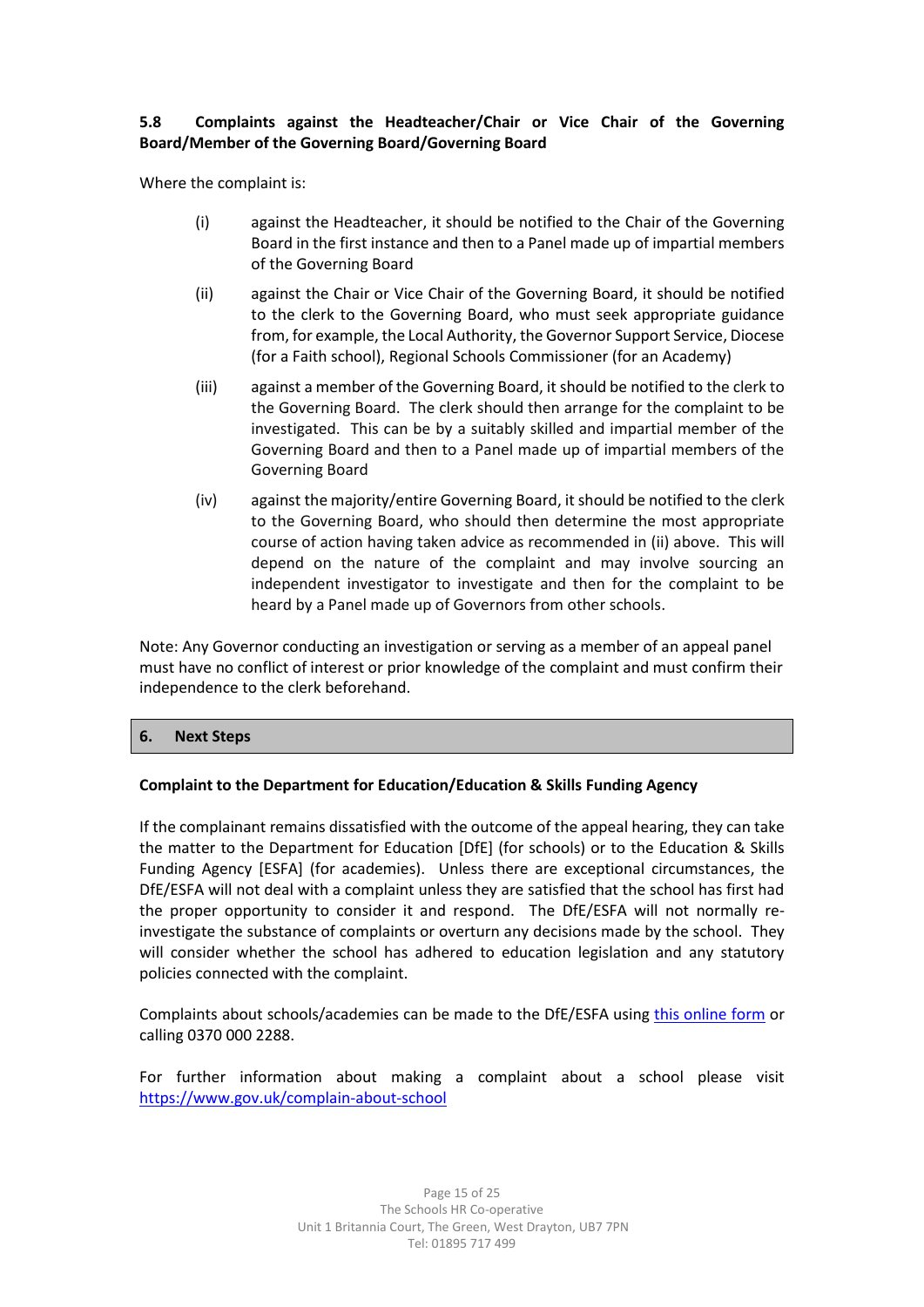## **7. Serial, Persistent, Unreasonable and Vexatious Complainants**

There will be occasions when, despite all stages of the complaints procedure having been followed, the complainant remains dissatisfied. If a complainant tries to re-open the same issue, the school can inform them that the procedure has been completed and that the matter is now closed.

If the complainant contacts the school again on the same issue, the correspondence may then be viewed as 'serial' or 'unreasonable' of even 'vexatious' and the school may choose not to respond.

In these circumstances, the Guidance set out in **Appendix 1** should be followed.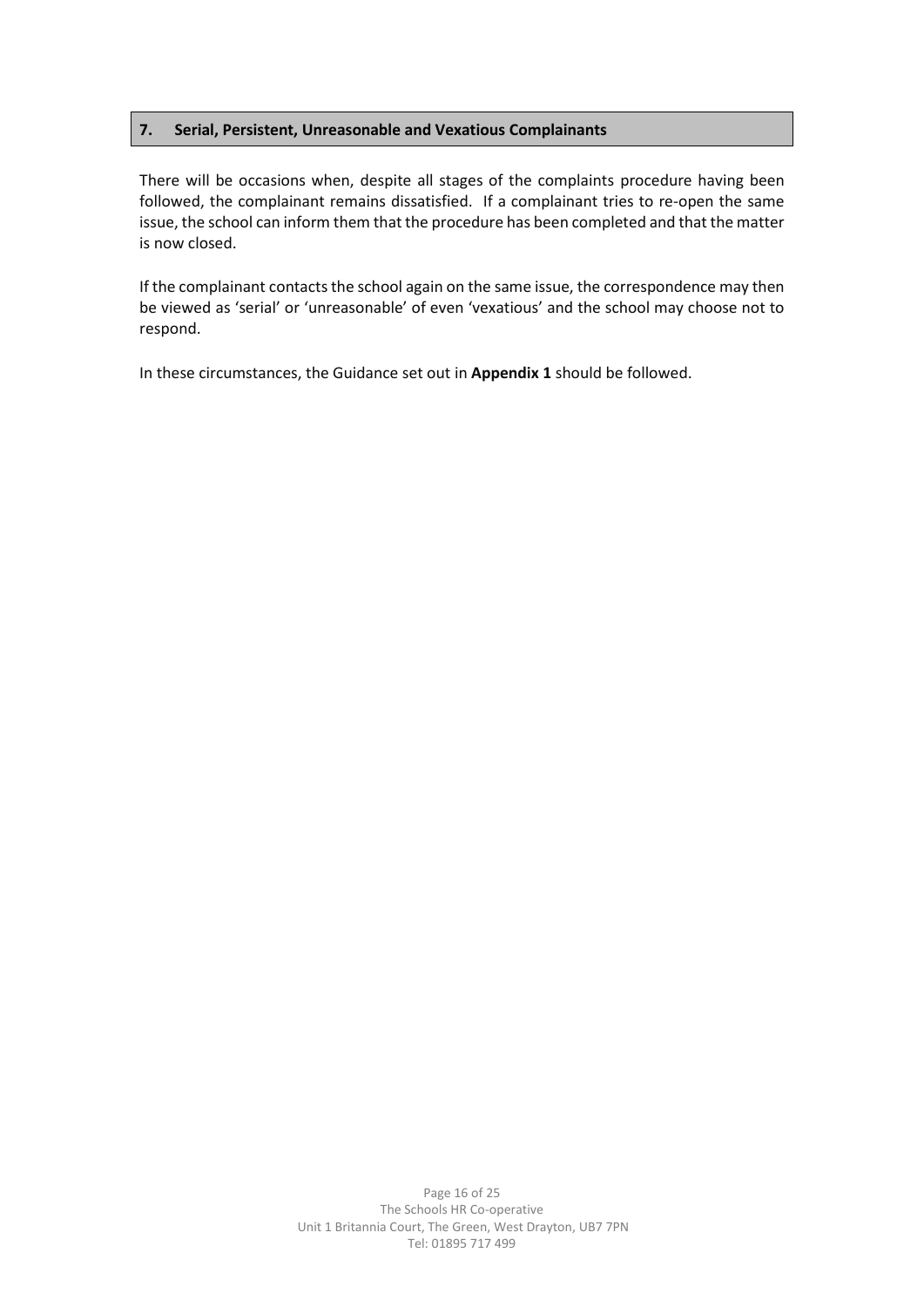## **Guidance on dealing with Serial, Persistent, Unreasonable and Vexatious Complainants**

#### **Serial or Persistent Complainants**

Schools should not ordinarily refuse to accept further correspondence or complaints from an individual they have had repeat or excessive contact with. The application of a "serial or persistent" marking should be against the **subject or complaint** itself rather than the complainant so where a complainant contacts the school again on the same issue, that correspondence may be viewed as serial or persistent.

## **Unreasonable Complainants**

The school defines unreasonable behaviour as that which hinders its consideration of the complaint because of the frequency or nature of the complainant's contact with the school, such as, if the complainant:

- refuses to articulate their complaint or specify the grounds of a complaint or the outcomes sought by raising the complaint, despite offers of assistance
- refuses to co-operate with the complaints investigation process
- refuses to accept that certain issues are not within the scope of the complaints procedure
- insists on the complaint being dealt with in ways which are incompatible with the complaints procedure or with good practice
- introduces trivial or irrelevant information which the complainant expects to be taken into account and commented on
- raises large numbers of detailed but unimportant questions, and insists they are fully answered, often immediately and to their own timescales
- makes unjustified complaints about staff who are trying to deal with the issues, and seeks to have them replaced
- changes the basis of the complaint as the investigation progresses
- repeatedly makes the same complaint (despite previous investigations or responses concluding that the complaint is groundless or has been addressed)
- refuses to accept the findings of the investigation into that complaint where the school's complaint procedure has been fully and properly implemented and completed including referral to the Department for Education (for schools) or Education & Skills Funding Agency (for academies)
- seeks an unrealistic outcome
- makes excessive demands on school time by frequent, lengthy and complicated contact with staff regarding the complaint in person, in writing, by email and by telephone while the complaint is being dealt with
- uses threats to intimidate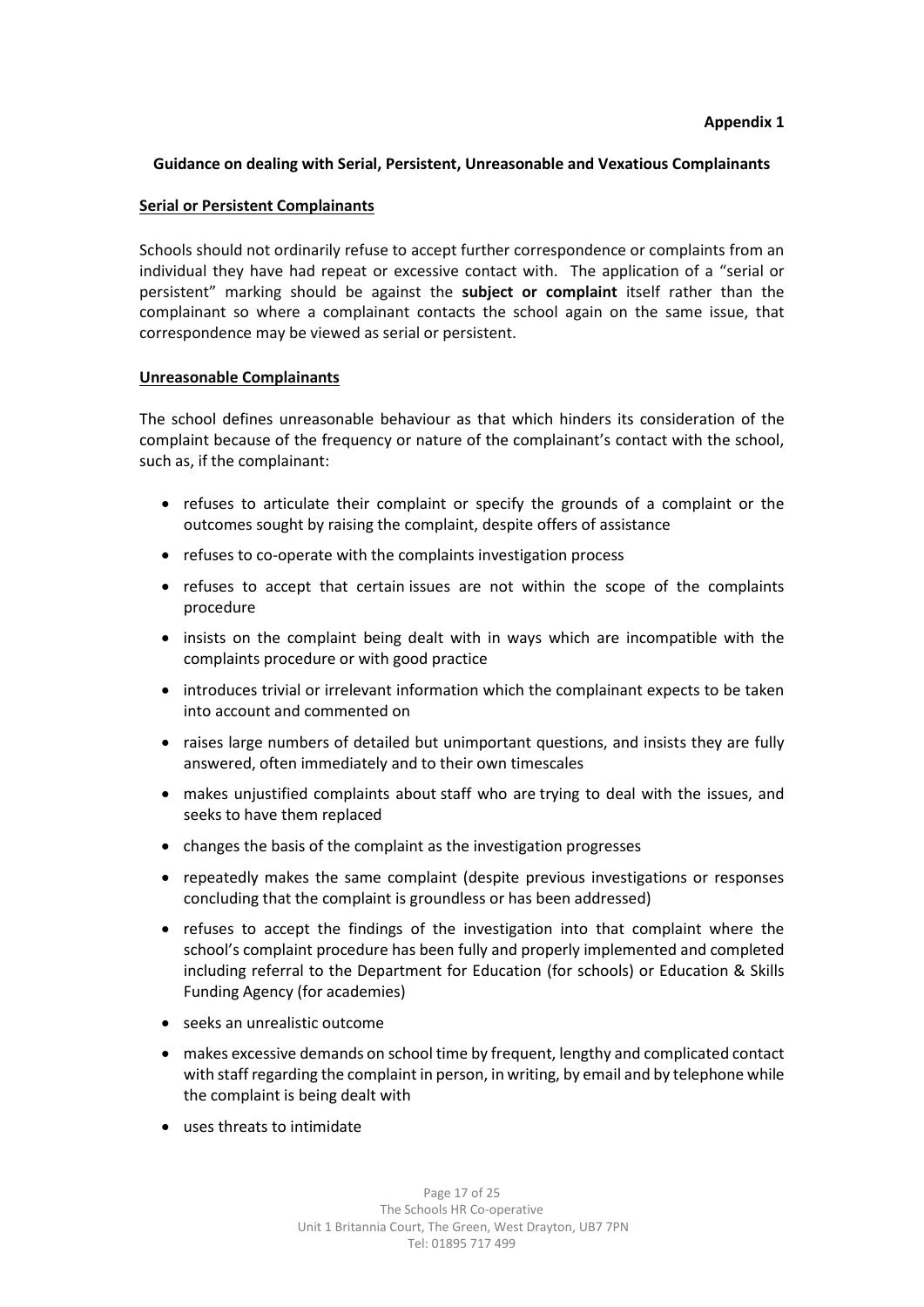- uses abusive, offensive, or discriminatory language or violence
- knowingly provides falsified information
- publishes unacceptable information on social media or other public forums.

#### **Frivolous or Vexatious Complaints**

The school defines a "frivolous" or "vexatious" complaint as having the following characteristics:

- complaints which are obsessive, persistent, harassing, prolific, repetitious
- insistence upon pursuing unmeritorious complaints and/or unrealistic outcomes beyond all reason
- insistence upon pursuing meritorious complaints in an unreasonable manner
- complaints which are designed to cause disruption or annoyance
- demands for redress that lack any serious purpose or value.

#### **Dealing with Serial, Persistent, Unreasonable, Frivolous and Vexatious Complaints**

Where the school receives complaints considered to be serial, persistent, unreasonable, frivolous and/or vexatious it can make a decision to stop responding to the complainant. The decision to stop responding should never be taken lightly and the following considerations will apply:

- whether the school has taken every reasonable step to address the complainant's concerns
- whether the complainant has been given a clear statement of the school's position and their options
- whether the complainant contacts the school repeatedly, making substantially the same points each time.

The case to stop responding to the complainant is stronger where:

- the complainant's letters, emails, or telephone calls are often or always abusive or aggressive
- the complainant makes insulting personal comments about or threats towards staff
- the school has reason to believe that the complainant is contacting the school with the intention of causing disruption or inconvenience

Once the school has decided that it is appropriate to stop responding, it will need to inform the complainant.

NB: The school should not stop responding just because the complainant is difficult to deal with or asks complex questions.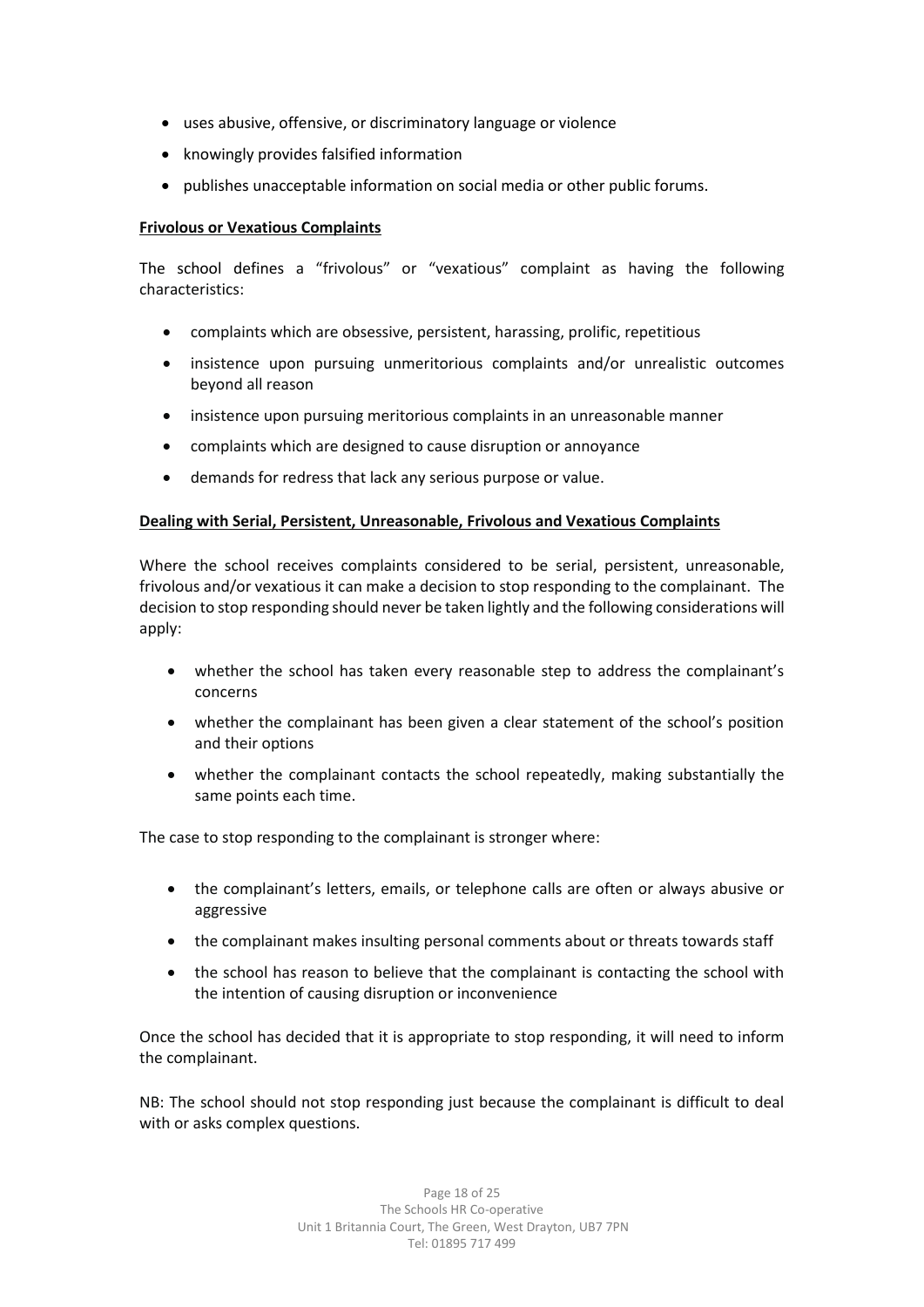# **Appendix 2**

# **Alternative Complaints Procedures**

| <b>Exceptions</b>                                                                                                            | Who to contact?                                                                                                                                                                                                                                                                                                                                                                                                                                        |
|------------------------------------------------------------------------------------------------------------------------------|--------------------------------------------------------------------------------------------------------------------------------------------------------------------------------------------------------------------------------------------------------------------------------------------------------------------------------------------------------------------------------------------------------------------------------------------------------|
| Admissions to schools<br>Statutory assessments of<br><b>Special Educational Needs</b><br>School re-organisation<br>proposals | Concerns about admissions, statutory assessments of<br>Special Educational Needs, or school re-organisation<br>proposals should be raised with Hillingdon Local<br>Authority.                                                                                                                                                                                                                                                                          |
| Exclusion of children from<br>school                                                                                         | This complaints procedure will apply to complaints<br>about the application of the School Behaviour Policy.<br>Further information about raising concerns in respect<br>of exclusions can be found at:                                                                                                                                                                                                                                                 |
|                                                                                                                              | www.gov.uk/school-discipline-exclusions/exclusions                                                                                                                                                                                                                                                                                                                                                                                                     |
| National Curriculum -<br>content                                                                                             | Please contact the Department for Education at:<br>www.education.gov.uk/contactus                                                                                                                                                                                                                                                                                                                                                                      |
| <b>Collective Worship</b>                                                                                                    | Complainants who are dissatisfied with the content of<br>the daily act of collective worship should contact the<br>local authority Hillingdon Local Authority.<br>Or the Local Standing Advisory Council on Religious<br>Education or any other relevant Body.                                                                                                                                                                                         |
| Matters likely to require a<br><b>Child Protection</b><br>Investigation/Safeguarding                                         | Complaints about child protection matters are<br>handled under our child protection and safeguarding<br>policies and in accordance with relevant statutory<br>guidance.                                                                                                                                                                                                                                                                                |
|                                                                                                                              | If you have serious concerns, you may wish to contact<br>the local authority designated officer (LADO) or the<br>Multi-Agency Safeguarding Hub (MASH):<br>Rob Wratten, LADO, rwratten@hillingdon.gov.uk,<br>07919115892<br>MASH, Hillingdon Safeguarding hub,<br>lbhmash@hillingdon.gov.uk, 01895 556644                                                                                                                                               |
| Whistleblowing                                                                                                               | Whistleblowing complaints are handled under our<br><b>Whistleblowing Policy (Confidential Reporting) which</b><br>applies to all our staff. If you are not a staff member<br>and wish to raise or report a concern, this complaints<br>procedure will apply. You may also be able to<br>complain to the relevant local authority or the<br>Department for Education depending on the<br>substance of your complaint.<br>www.education.gov.uk/contactus |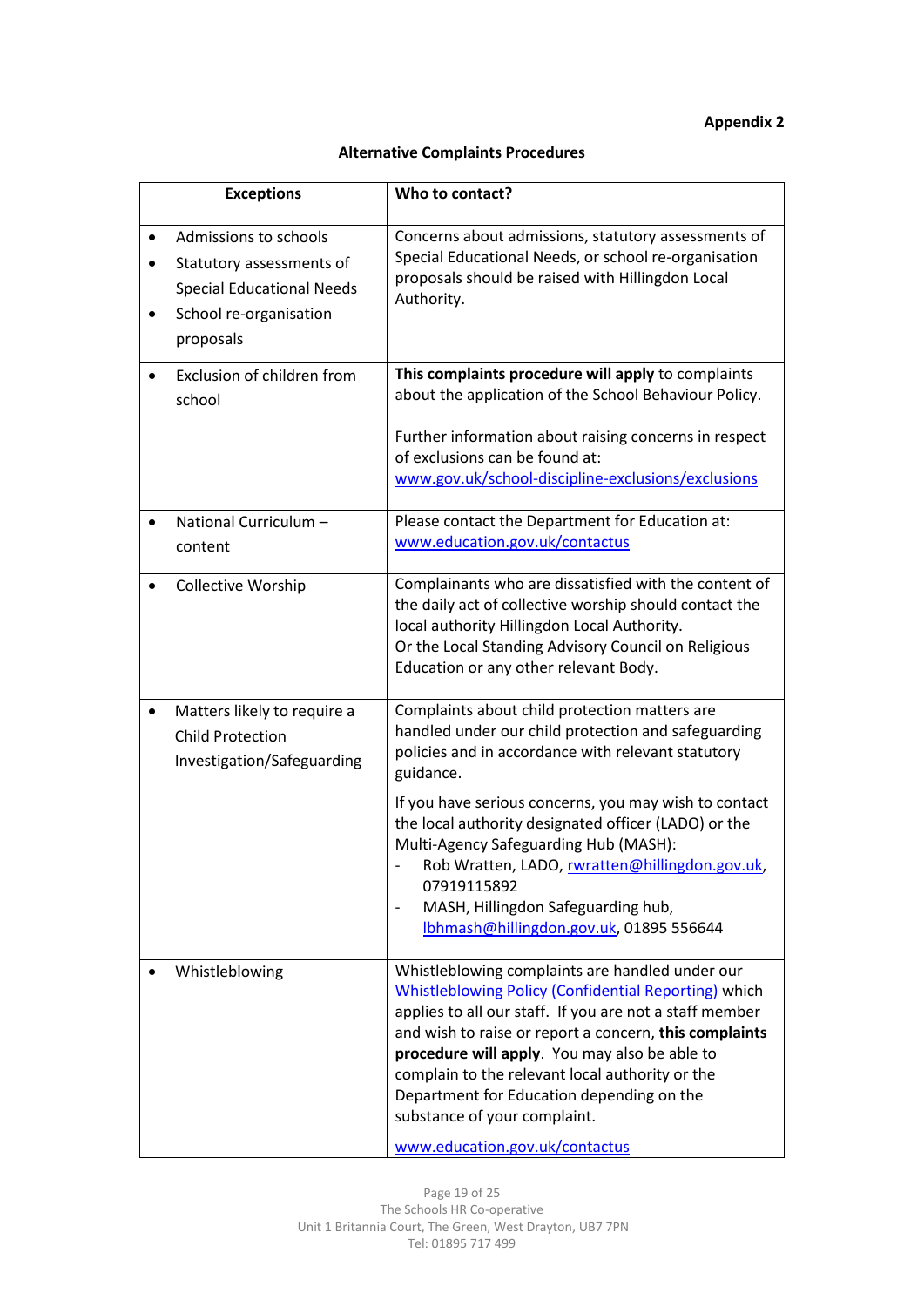| Staff grievances                                                                                         | Complaints from staff (including former staff)<br>concerning the employment relationship will be dealt<br>with under the school's internal grievance procedures.                                                                                                                                                                                                                                                                                                               |
|----------------------------------------------------------------------------------------------------------|--------------------------------------------------------------------------------------------------------------------------------------------------------------------------------------------------------------------------------------------------------------------------------------------------------------------------------------------------------------------------------------------------------------------------------------------------------------------------------|
|                                                                                                          | If staff members have children at the school where<br>they are employed and wish to make a complaint in<br>their capacity as a parent concerning their child, this<br>complaints procedure will apply. Where this is the<br>case, the complaint under this procedure cannot be<br>used to cover staffing or employment relationship<br>issues with the member of staff against whom a<br>complaint is made. Here, the internal grievance<br>procedures will continue to apply. |
| Staff conduct                                                                                            | Complaints about staff will be dealt with under the<br>school's internal disciplinary procedures, if<br>appropriate.                                                                                                                                                                                                                                                                                                                                                           |
|                                                                                                          | Complainants will not be informed of any disciplinary<br>action taken against a staff member as a result of a<br>complaint. However, the complainant will be notified<br>that the matter is being addressed.                                                                                                                                                                                                                                                                   |
| Data Protection                                                                                          | Complaints to be made direct to the School's Data<br>Protection Officer or the ICO.                                                                                                                                                                                                                                                                                                                                                                                            |
|                                                                                                          | https://ico.org.uk/global/contact-us/                                                                                                                                                                                                                                                                                                                                                                                                                                          |
| Complaints about services<br>provided by other providers<br>who may use school<br>premises or facilities | Providers should have their own complaints procedure<br>to deal with complaints about service. Please contact<br>them direct.                                                                                                                                                                                                                                                                                                                                                  |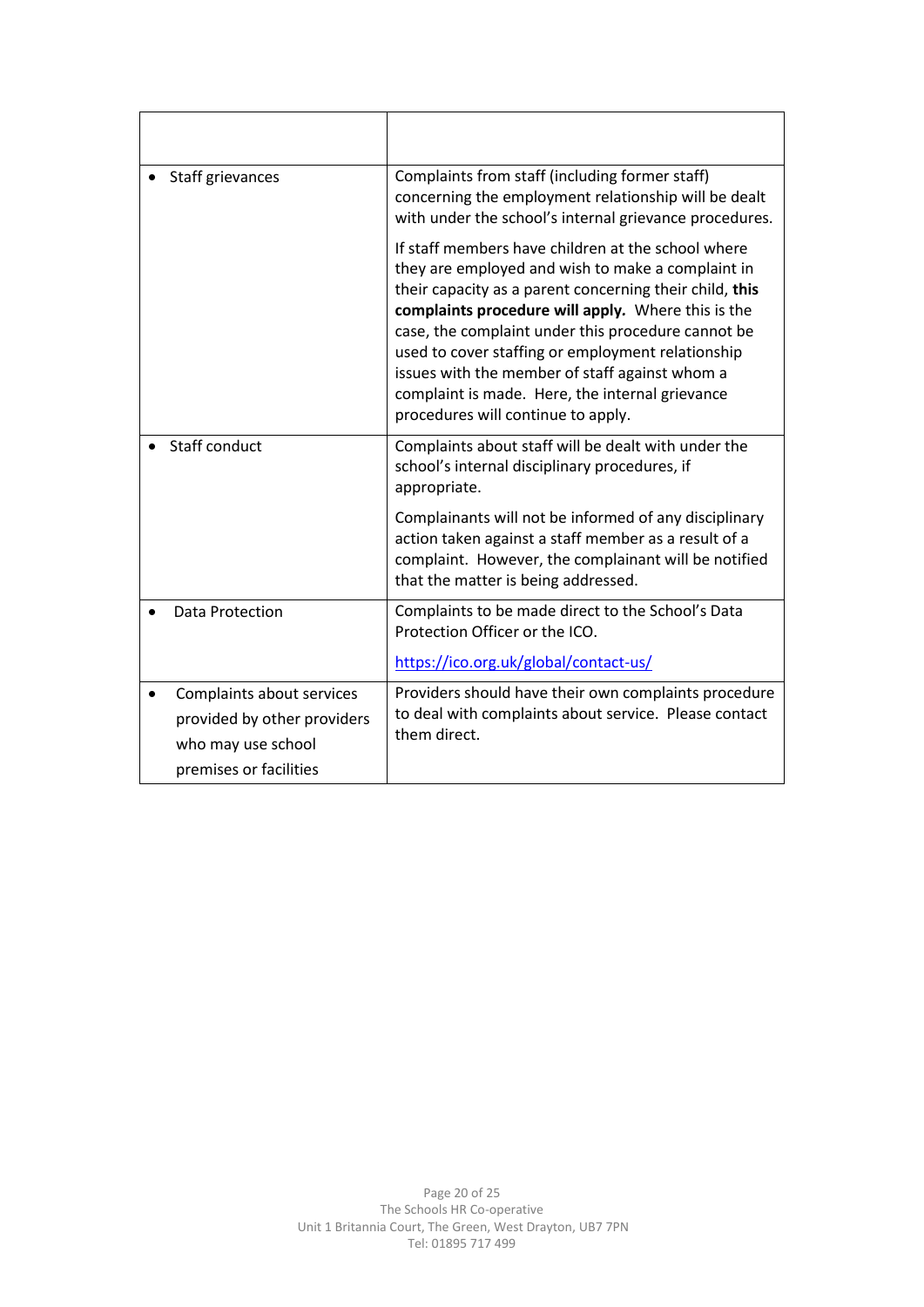# **Summary of Section 29 of the Education Act 2002**

|     | Section 29 of the Education Act 2002 requires that:                                                                                                                                                                                                                                                                                                           |
|-----|---------------------------------------------------------------------------------------------------------------------------------------------------------------------------------------------------------------------------------------------------------------------------------------------------------------------------------------------------------------|
| (1) | The governing body of a maintained school (including a maintained nursery<br>school) shall -                                                                                                                                                                                                                                                                  |
| (a) | establish procedures for dealing with all complaints relating to the school or to<br>the provision of facilities or services under section 27, other than complaints<br>falling to be dealt with in accordance with any procedures required to be<br>established in relation to the school by virtue of a statutory provision other than<br>this section, and |
| (b) | publicise the procedures so established.                                                                                                                                                                                                                                                                                                                      |
| (2) | In establishing or publicising procedures under subsection (1), the governing<br>body shall have regard to any guidance given from time to time (in relation to England) by<br>the Secretary of State.                                                                                                                                                        |
|     | Section 39 (1) of the Education Act 2002 provides the following:                                                                                                                                                                                                                                                                                              |
|     | "maintained school" means a community, foundation or voluntary school, a<br>community or foundation special school or a maintained nursery school;"                                                                                                                                                                                                           |
|     | "maintained nursery school" means a nursery school which is maintained by a<br>local education authority and is not a special school;"                                                                                                                                                                                                                        |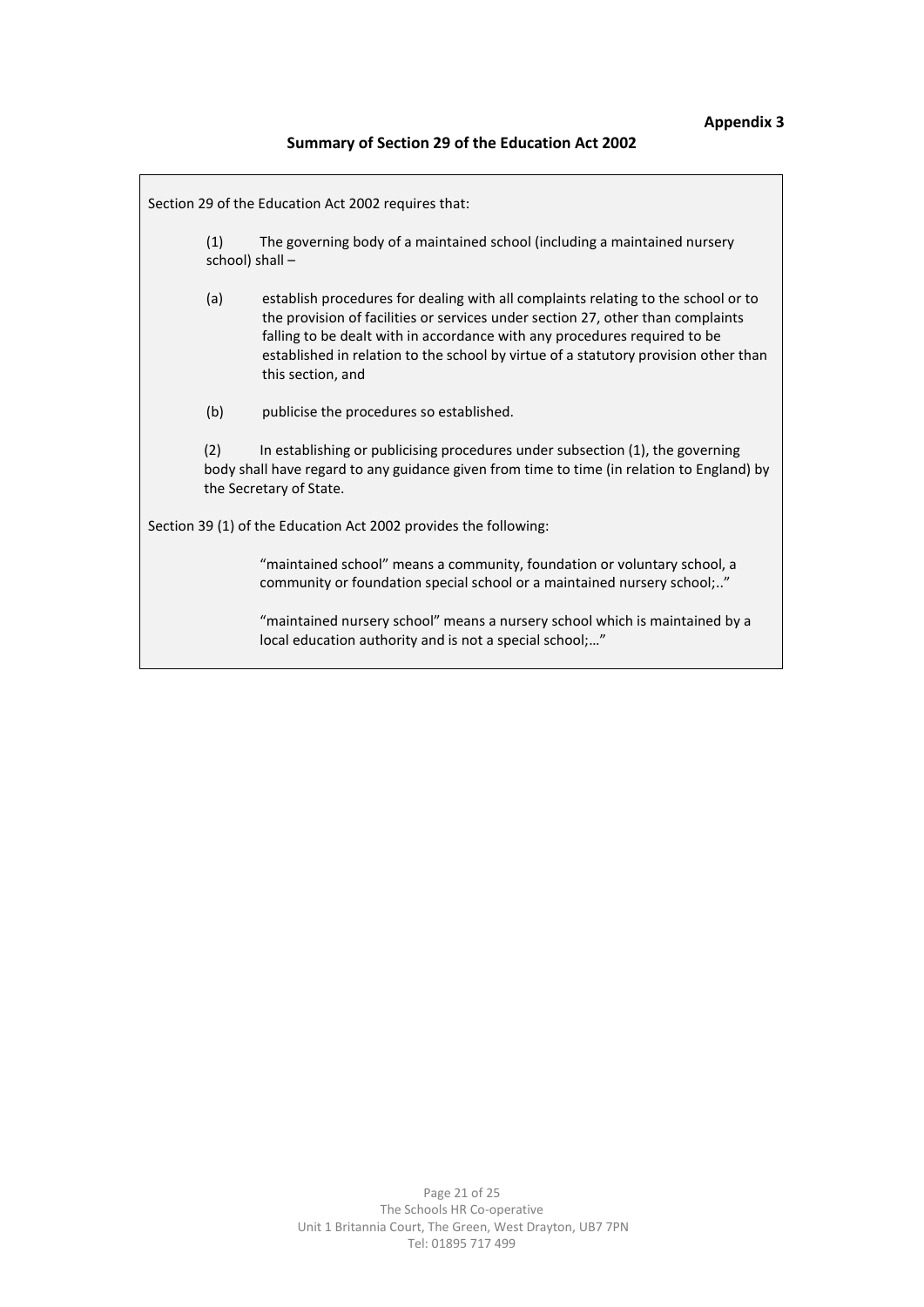#### **Appendix 4**

## **Summary of Part 7 of the Education (Independent School Standards) Regulations 2014**

#### **"Manner in which complaints are handled"**

Part 7 of the Education Regulations 2014 requires that:

A complaints procedure is drawn up and effectively implemented which deals with the handling of complaints from parents of pupils which –

- (a) Is in writing;
- (b) Is made available to parents of pupils;
- (c) Sets out timescales for management of the complaint;
- (d) Allows for a complaint to be made and considered initially on an informal basis;
- (e) Where the parent is not satisfied with the response to the complaint made in accordance with (d) above, establishes a formal procedure for the complaint to be made in writing;
- (f) where the parent is not satisfied with the response to the complaint made in accordance with sub-paragraph (e) above, makes provision for a hearing before a panel appointed by or on behalf of the proprietor and consisting of at least three people who were not directly involved in the matters detailed in the complaint;
- (g) ensures that, where there is a panel hearing of a complaint, one panel member is independent of the management and running of the school;
- (h) allows for a parent to attend and be accompanied at a panel hearing if they wish;
- (i) provides for the panel to make findings and recommendations and stipulates that a copy of those findings and recommendations is—

(i)provided to the complainant and, where relevant, the person complained about; and

(ii)available for inspection on the school premises by the proprietor and the head teacher;

(j) provides for a written record to be kept of all complaints that are made in accordance with sub-paragraph (e) and—

(i) whether they are resolved following a formal procedure, or proceed to a panel

hearing; and

(ii) action taken by the school as a result of those complaints (regardless of whether

they are upheld); and

(k) provides that correspondence, statements and records relating to individual complaints are to be kept confidential except where the Secretary of State or a body conducting an inspection under section 109 of the 2008 Act requests access to them.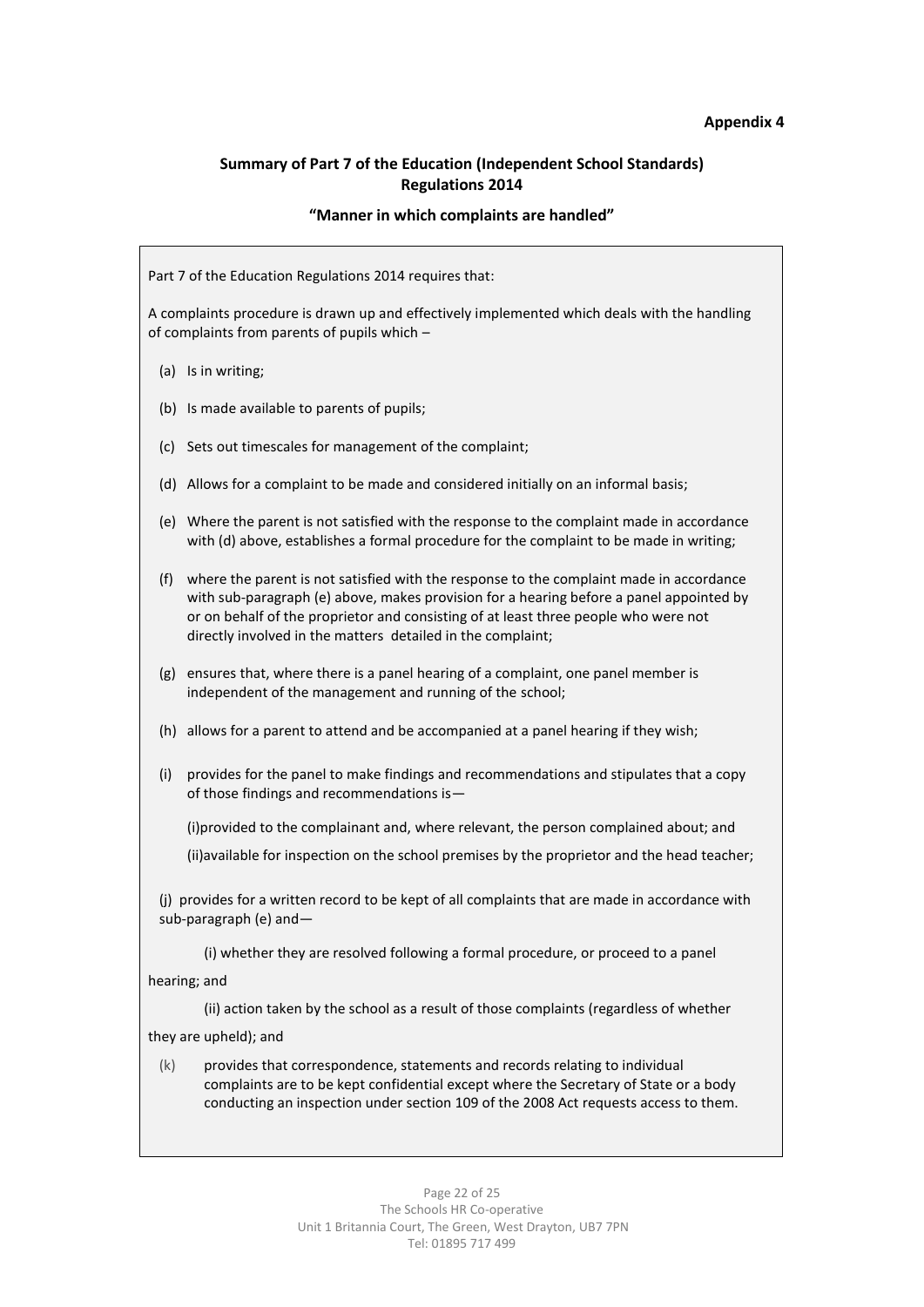## **Appendix 5**

## **Complaint Form**

# **Please complete and return to (insert details) (Complaints Co-ordinator) who will acknowledge receipt and explain what action will be taken.**

| Your name:                                                                                              |
|---------------------------------------------------------------------------------------------------------|
|                                                                                                         |
| Pupil's name (if relevant):                                                                             |
| Your relationship to the pupil (if relevant):                                                           |
| Address:                                                                                                |
|                                                                                                         |
| Postcode:                                                                                               |
| Day time telephone number:                                                                              |
| <b>Evening telephone number:</b>                                                                        |
| Please give details of your complaint:                                                                  |
|                                                                                                         |
|                                                                                                         |
|                                                                                                         |
|                                                                                                         |
|                                                                                                         |
|                                                                                                         |
|                                                                                                         |
|                                                                                                         |
| What action, if any, have you already taken to try and resolve your complaint (who did you speak to and |
| what was the response)?                                                                                 |
|                                                                                                         |
|                                                                                                         |
|                                                                                                         |
|                                                                                                         |
|                                                                                                         |
|                                                                                                         |
|                                                                                                         |
|                                                                                                         |
|                                                                                                         |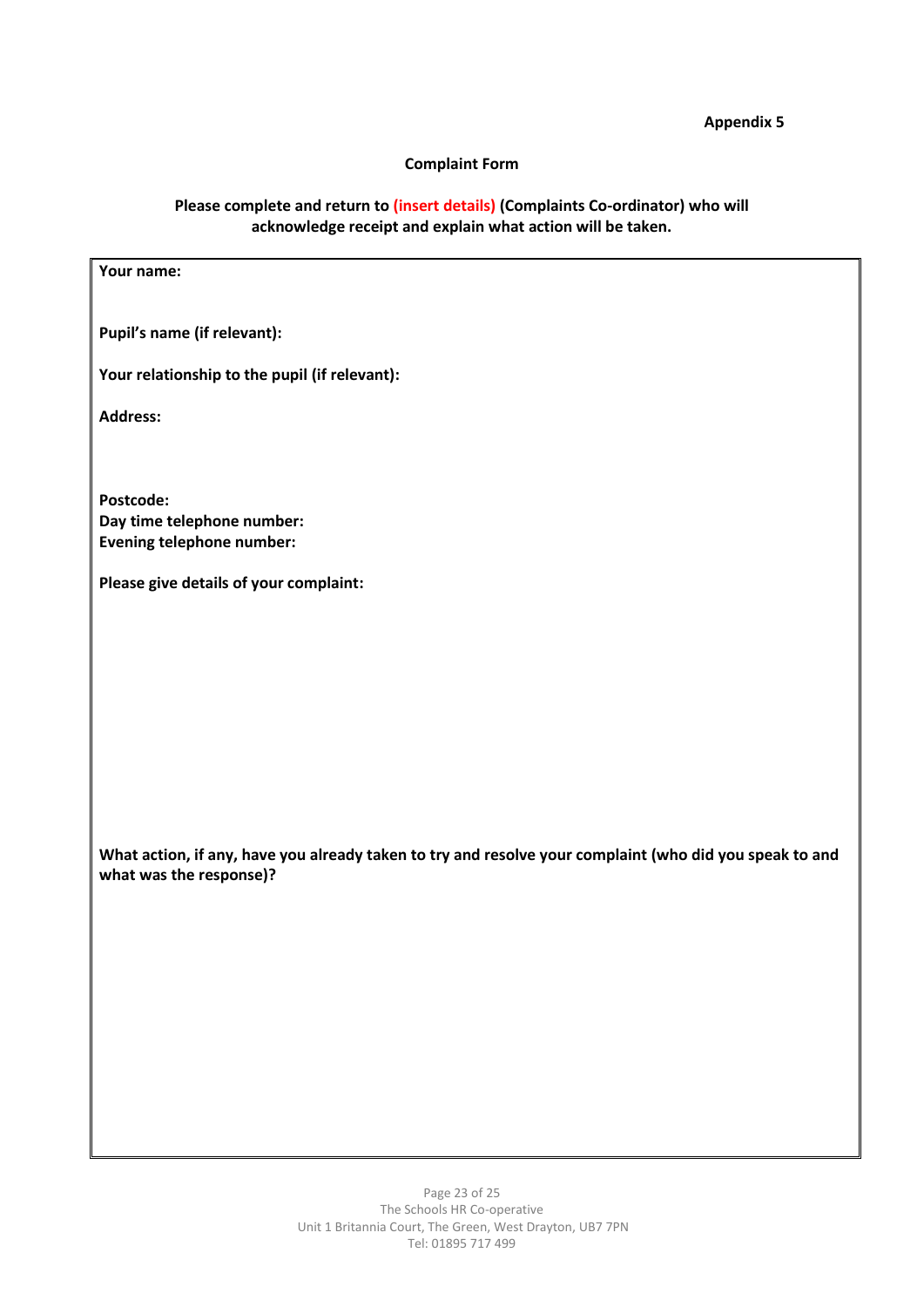| What actions do you feel might resolve the problem at this stage? |
|-------------------------------------------------------------------|
|                                                                   |
|                                                                   |
|                                                                   |
|                                                                   |
|                                                                   |
|                                                                   |
|                                                                   |
|                                                                   |
| Are you attaching any paperwork? If so, please give details:      |
|                                                                   |
|                                                                   |
|                                                                   |
|                                                                   |
|                                                                   |
|                                                                   |
| Signature:                                                        |
|                                                                   |
| Date:                                                             |
|                                                                   |
|                                                                   |
| <b>OFFICIAL USE ONLY</b>                                          |
| Date acknowledgement sent:                                        |
|                                                                   |
| By whom:                                                          |
|                                                                   |
|                                                                   |
| <b>Complaint referred to:</b>                                     |
|                                                                   |
| Date:                                                             |
|                                                                   |